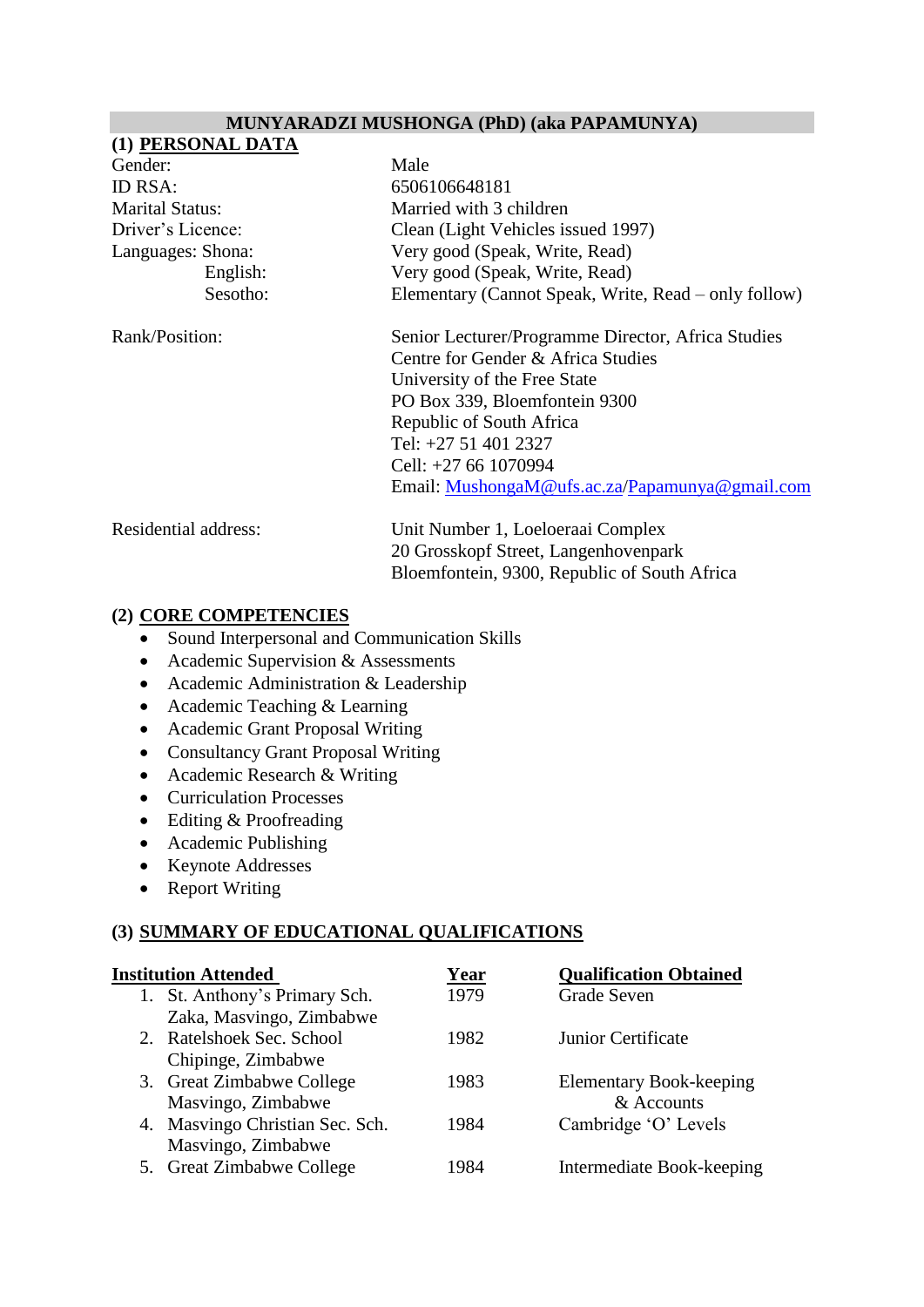| 6. Masvingo, Zimbabwe            |      | & Accounts                        |
|----------------------------------|------|-----------------------------------|
| 7. Mashoko High School,          | 1986 | Cambridge 'A' Levels              |
| Bikita, Zimbabwe                 |      |                                   |
| 8. University of Zimbabwe        | 1990 | B.A. (Honours) History            |
| 9. University of Zimbabwe        | 1995 | M.A. (African History)            |
| 10. University of Zimbabwe       | 1995 | Graduate Certificate in Education |
| 11. University of Zimbabwe       | 1998 | Certificate in Teaching $\&$      |
|                                  |      | Learning in Higher Education      |
| 12. University of the Free State | 2017 | PhD (African Studies)             |
| 13. University of Hong Kong      | 2019 | Certificate in Research Ethics    |

#### **(4) PUBLICATIONS**

#### **(a) Book Chapters**

- 1. MUSHONGA, M., "Curfew and the 'Man in the Middle' in Zimbabwe's War of Liberation with Special reference to the Eastern Areas of Zimbabwe, 1977-1980". In C. Hendricks and L. Lushaba, (eds.), *From National Liberation to Democratic Renaissance in Southern Africa,*  (CODESRIA, Dakar, 2005(a), pp. 171-190.
- 2. MUSHONGA, M., "NEPAD and the Brain Drain in Southern Africa: Challenges and Opportunities". In G. Jacques and G. N. Lesetedi, (eds.), *The New Partnership for Africa's Development: Debates, Opportunities and Challenges,* (Africa Institute of South Africa, Pretoria, 2005(b), pp. 199-218.
- 3. MUSHONGA, M., "The Role of African Intellectuals and African Universities in African Development". In G. Jacques and G. N. Lesetedi, (eds.), *Human Rights and Social Development in Southern Africa,* (Bay Publishing, Gaborone, 2007), pp. 23-34.
- 4. MUSHONGA, M. and Mothibe, T. H., "Lesotho and the struggle for liberation in South Africa", (Chapter 12). African Solidarity: The Road to Democracy in South Africa, Volume 5, UNISA Press, 2013(b), pp. 469-502.
- 5. MUSHONGA, M. and Mothibe, T. H., "Fighting from 'the Belly of the Beast': Lesotho's Contribution to the Liberation of South Africa". In A. J. Temu and J. N. Tembe (eds.), *Southern African Liberation Struggles: Contemporaneous Documents, 1960-1994,* Vol. 7, (Mkuki Na Nyota Publishers, Dar es Salaam, 2014), pp.343-560.
- 6. MUSHONGA, M. "Overt and Discursive Struggles and Instabilities at the National University of Lesotho during BNP and Military Dictatorships, 1980-1992". In M. Thabane (ed.), *Towards an Anatomy of Persistent Political Instability in Lesotho, 1966-2016* (NUL & OSISA, 2017), pp.183-208.
- 7. MUSHONGA, M., Nyakudya, M & Hazvineyi, L., "The Reminiscences of Zimbabwe's War Radio Broadcasters", in S. P. Lekgoathi, R. S. S. Alda & T. Moloi (eds.), *Guerrilla Radios in Southern Africa: Broadcasters, Technology, Propaganda Wars, and the Armed Struggle* (Rowman and Littlefield International Publishers, 2020), pp. 105-120.
- 8. MUSHONGA, M., Nyakudya, M & Hazvineyi, L., "ZAPU's 'Voice of the Revolution' and the Radicalization of the Nationalist Struggle", in S. P. Lekgoathi, R. S. S. Alda & T. Moloi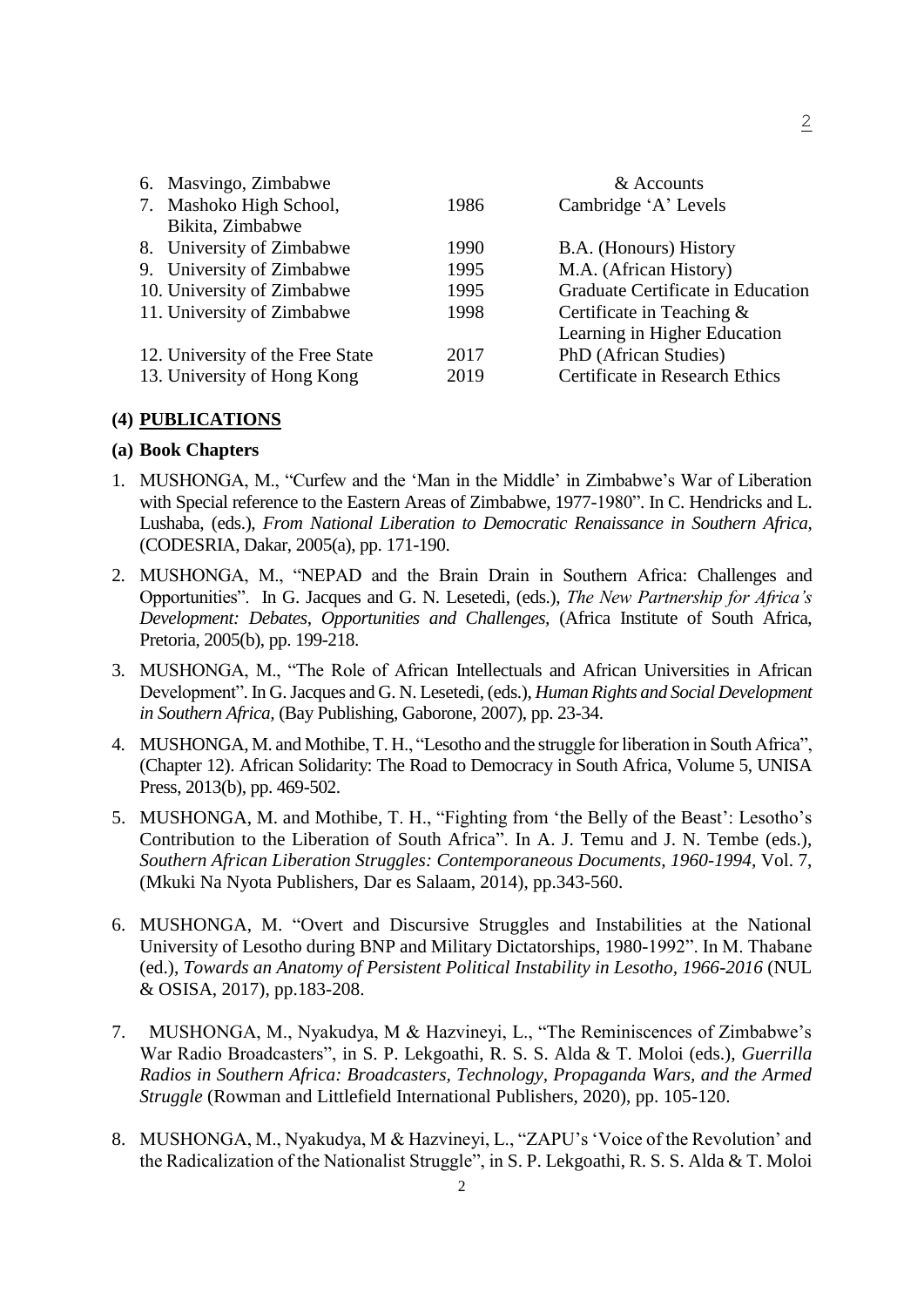(eds.), *Guerrilla Radios in Southern Africa: Broadcasters, Technology, Propaganda Wars, and the Armed Struggle* (Rowman and Littlefield International Publishers, 2020), pp.121- 136.

#### **(b) Publications in Peer Reviewed/Refereed & Accredited Journals**

- 1 MUSHONGA, M., "European Literate Observers' Perceptions of African Rulers in Pre-colonial Southern Africa: The case of Zimbabwe, c.1850-1890", in *African Journal of Cross-Cultural Psychology,* Vol.7, 2005, pp. 39-47.
- 2 MUSHONGA, M., "A Thematic and Historical Synthesis of Embu Oral Traditions", in *TSEBO: Journal of Humanities,* Vol. 2. No. 2, 2008(a), pp. 69-84.
- 3 MUSHONGA, M., "Colonial Statues and Monuments in Southern Africa: From Indigenous Custody to Imperial Custody and Subjugation", *BOLESWA Journal of Theology, Religion and Philosophy,* Vol. 2. No. 1, 2008(b), pp. 76-94.
- 4 MUSHONGA, M., "The Criminalisation of Sex between 'Black' and 'White' and Miscegenation Hullabaloo in Rhodesia: An Analysis of the Marriage of Patrick Matimba and Adriana van Hoorn, 1955-1959", *Lesotho Law Journal: A Journal of Law and Development,* Vol. 18, No. 2, 2008-2009(a), pp. 435-456.
- 5 MUSHONGA, M., "The Catholic Commission for Justice and Peace and the Struggle for Democratisation in Rhodesia (Zimbabwe) from 1972-1980", in *LWATI, A Journal of Contemporary Research,* Vol. 6, No. 2, 2009(b), pp. 84-94.
- 6 MUSHONGA, M., & Osiki, J., "University Students' Perception of Essential Mathematics and Elementary Statistics as Degree-Certification Requirement for Humanities: A Comparative Study of the National University of Lesotho and the University of Ibadan", in *European Journal of Education Studies,* Vol.1, No. 1, 2009(c), pp. 7-16.
- 7 MUSHONGA, M., & Nyakudya, M., "Against All Odds: The Academic Brain Drain and the 'Walking Dead' in Zimbabwe before the Government of National Unity", in *Zimbabwe Journal of Educational Research*, Vol. 23 No. 1, 2011(a), pp. 1-13. Available at *http://uzweb.uz.ac.zw/education/journals5.html.*
- 8 MUSHONGA, M., "Neither 'White Enough' Nor 'Black Enough'? Coloured People and the Politics of Alienation and Marginalisation, Citizenship and Indigeneity", *Journal for Contemporary History,* Vol.36. No. 3. 2011(b), pp. 1-13.
- 9 MUSHONGA, M., "Accounting For, and the Extent of the Brain Drain at the University of Zimbabwe at the beginning of the 21st Century", *Lesotho Social Sciences Review,* Vol. 14. No. 1 & 2, 2012(a), pp. 83-98.
- 10 MUSHONGA, M and Maliehe, S., "Teaching, Research and Community Engagement in, and on Africa through the Reminiscences of Francina Liako 'Mawetzie Moloi", *TSEBO: Journal of Humanities,* Special Issue, Vol.2, No. 4, 2012(b), pp. 72-89.
- 11 MUSHONGA, M., Makatjane, T. J., Rapeane-Mathonsi, M & Seloma, T. M, "A Comparative Study of Sexual Harassment in Institutions of Higher Learning in Lesotho: The Case of the National University of Lesotho (NUL) and Lesotho College of Education (LCE)", *Lesotho Social Sciences Review,* Vol. 16. Nos.1 & 2, 2012(c), pp.137-158.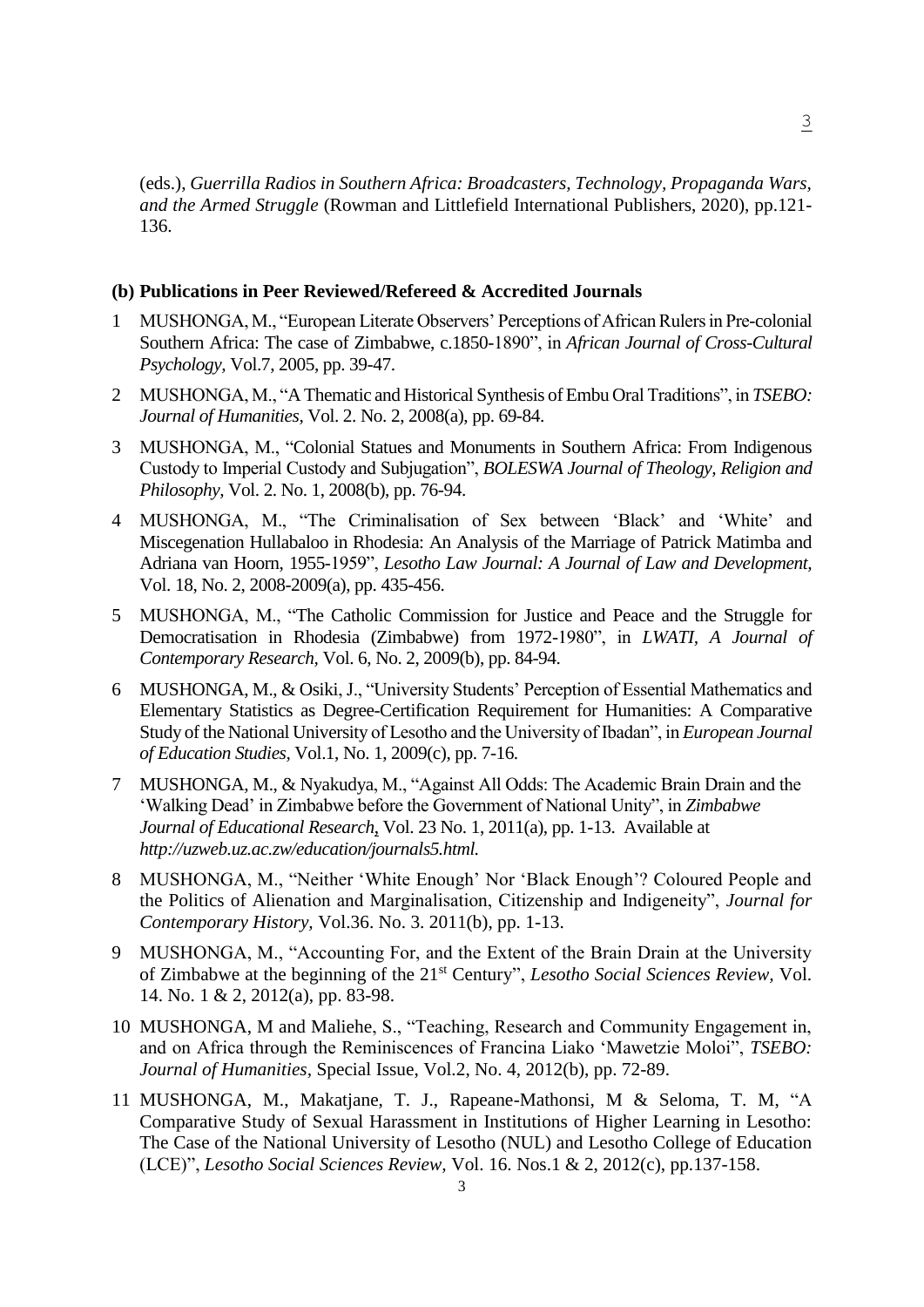- 12 MUSHONGA, M & MOTHIBE, T. H, "Why Academic Unions Matter: the Case of the Lesotho University Teachers and Researchers Union (LUTARU) at the National University of Lesotho", *Lesotho Social Sciences Review:* Special Issue on Higher Education, 2013(c), pp.147-157.
- 13 MUSHONGA, M., "Names more Lasting than Bronze: The Politics of the Immortalisation and Mythologisation of White Settler Achievements in Southern Africa", *The Dyke: A Journal of the Midlands State University,* Vol.7. No. 3, 2013(b), pp.35-55.
- 14 MUSHONGA, M., "White Power, White Desire: Miscegenation in Southern Rhodesia (Zimbabwe)", *African Journal of History and Culture,* Vol. 5. No. 1, 2013(a), pp. 1-12*.*
- 15 MUSHONGA, M & Seloma, T. M. "Women's Voices, Women's Lives: QwaQwa Women's Experiences of the Apartheid and Post-apartheid Eras", *Journal for Contemporary History,* Vol. 43. No.1, 2018, pp. 196-214.
- 16 MUSHONGA, M & Hudson, H. "Power and Resistance: Struggles over Organisational Transformation and Restructuring at the National University of Lesotho in the 21st Century", *Journal of Southern African Studies,* Vol. 46. Issue 4, 2020, pp.655-672.
- 17 MUSHONGA, M, *etal*, "A transnational history of stock theft on the Lesotho-South Africa border, 19th to the present", South African Historical Journal, Vol. 73. No. 4, 2022. Available at: [https://doi.org/10.1080/02582473.2022.2052171.](https://doi.org/10.1080/02582473.2022.2052171)

#### **(c) Forthcoming Publications**

- 1. MUSHONGA, M & Leshota, P. "Subverting the hegemony of Western 'theological' and cultural domination: King Moshoeshoe I and 'hidden transcripts' of resistance", *Critical Africa Studies,* 2022.
- 2. MUSHONGA, M. The resilient epistemic empire and neoliberal constructions of higher education and the university: a case study of the National University of Lesotho", Book chapter for the Ali Mazrui Centre for Higher Education Studies (AMCHES), University of Johannesburg, in *Higher education Transformation in Africa*, 2022.
- 3. MUSHONGA, M. "Methodologies and Ethics in Oral Historical Research in Southern Africa: Case Studies from Lesotho and South Africa", Book chapter for the Oral History Association of South Africa (OHASA), 2022.
- 4. MUSHONGA, M. (Chief Editor). *History, Migration, and the Role of Borders and Borderlands in the Making of Southern African Communities.* Book project for the National Institute for the Humanities and Social Sciences (NIHSS), 2022/2023.

#### **(d) Other Publications Book Reviews**

1 MUSHONGA, M., *SIR GLYN JONES:* A Proconsul in Africa*.* By Colin Baker. London, I. B. Tauris Publishers, 2002*, The South African Historical Journal,* Vol. 44, 2001, pp.244-246. **Monograph**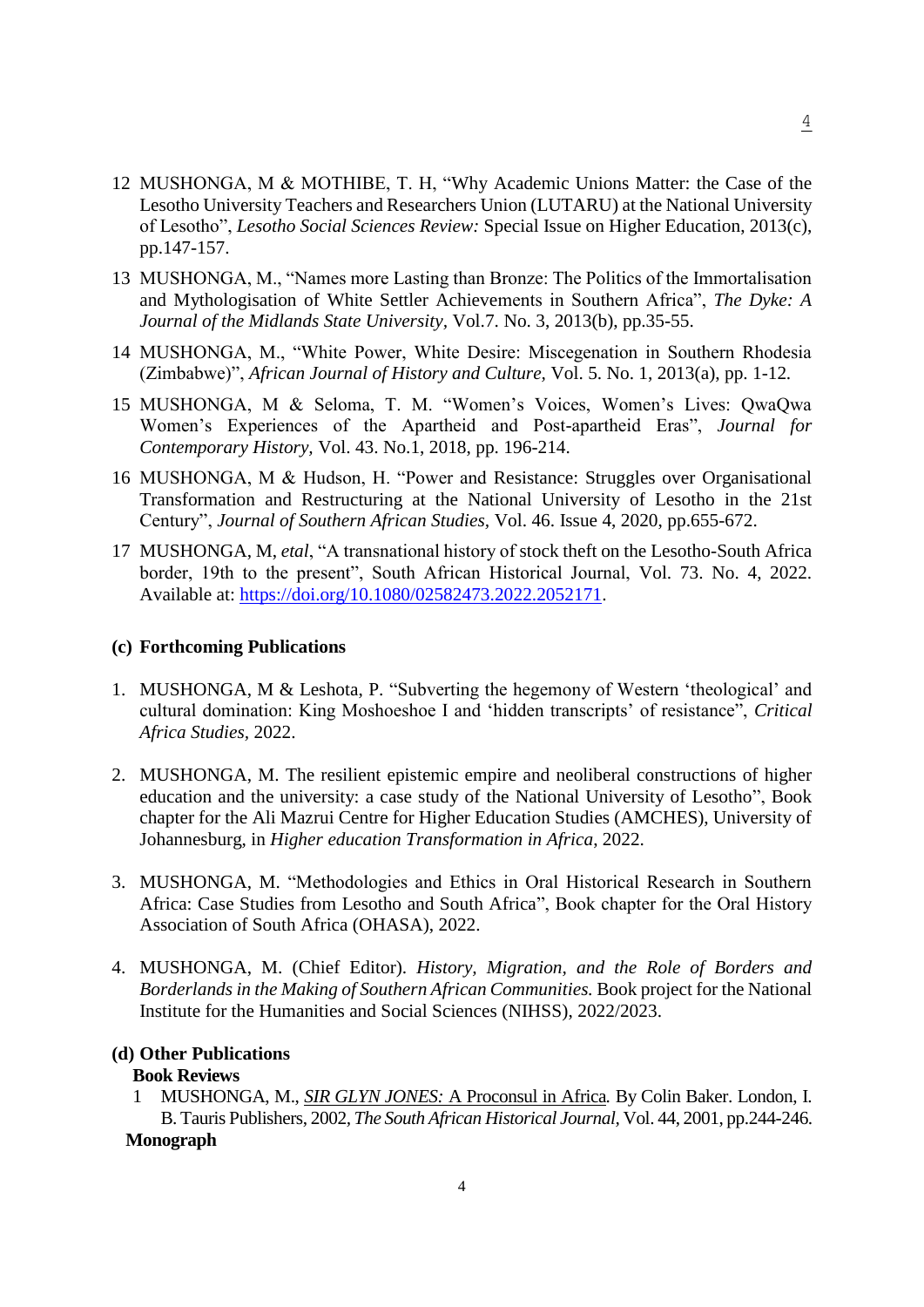1 MUSHONGA, M., Raftopoulos, B., Mupawaenda, A., Richardson-Kageler, S. and Chawatama, S., Baseline Study on the Situation of Coloured People in Zimbabwe, NAAC & CIDA, Harare, 2003.

## **Conference Proceedings**

- 1 MUSHONGA, M., "From 'Barbarism' to 'Civilisation': An Interpretation of Colonial Statues and Monuments in Southern Africa", in F. C. L. Rakotsoane & R. Meinhold (eds.), *BOLESWA Occasional Papers in Theology and Religion,* National University of Lesotho, Roma, 2007, pp.21-35.
- 2 MUSHONGA, M., "Neoliberalism and New Public Management (NPM) Discourses and Reforms and the Assault on Academic Freedom and Institutional Autonomy in Higher Education Institutions: Lessons for the National University of Lesotho". Proceedings of the Conference: *From Pius XII to National University of Lesotho: Seventy Years of Contribution to Development, Education, Research, and Political Activism, 1945-2015*, held at NUL, Roma Campus, 29–30 October, 2015.

## **Consultancy Reports**

- 1. MUSHONGA, M., Raftopoulos, B., Mupawaenda, A., Richardson-Kageler, S. and Chawatama, S., Report for National Association for the Advancement of Coloureds in Zimbabwe Funded by The Canadian International Development Agency (CIDA) Report on the Situation of Coloured People in Zimbabwe, August, 2003.
- 2. MUSHONGA, M. and Mothibe, T. H., "In the Belly of The Beast: Lesotho's Contribution to the Liberation of South Africa", Report on the Documentation of the History of the Liberation Struggle in Southern Africa under The Hashim Mbita SADC Secretariat Research Project, December 2008.

### **Opinion Pieces**

- 1. From a pre-colonial to a COVID-19/post- university. Available at: [https://www.ufs.ac.za/templates/news-archive/campus-news/2020/may/from-a-pre-colonial](https://www.ufs.ac.za/templates/news-archive/campus-news/2020/may/from-a-pre-colonial-to-a-covid-19-post--university)[to-a-covid-19-post--university](https://www.ufs.ac.za/templates/news-archive/campus-news/2020/may/from-a-pre-colonial-to-a-covid-19-post--university)
- 2. COVID-19 and a borderless and stateless Africa: a decolonial moment 'acome'. Available at: [https://www.ufs.ac.za/docs/librariesprovider43/international-affairs/covid-19\\_and\\_a](https://www.ufs.ac.za/docs/librariesprovider43/international-affairs/covid-19_and_a-bordeless_and-statelessa_africa_mushongapara.pdf?sfvrsn=555b6220_2)[bordeless\\_and-statelessa\\_africa\\_mushongapara.pdf?sfvrsn=555b6220\\_2](https://www.ufs.ac.za/docs/librariesprovider43/international-affairs/covid-19_and_a-bordeless_and-statelessa_africa_mushongapara.pdf?sfvrsn=555b6220_2)
- 3. Lesotho and South Africa: A Clarion Call for a Pan-Africanist Future. Available at: [https://www.ufs.ac.za/supportservices/departments/international-affairs/unlisted](https://www.ufs.ac.za/supportservices/departments/international-affairs/unlisted-pages/africa-month-2022/africa-month-opinions-2022)[pages//africa-month-2022/africa-month-opinions-2022](https://www.ufs.ac.za/supportservices/departments/international-affairs/unlisted-pages/africa-month-2022/africa-month-opinions-2022)

# **(5) RESEARCH PROJECTS AND GRANTS**

| <b>Name</b>                                                                                | Amount            |
|--------------------------------------------------------------------------------------------|-------------------|
|                                                                                            |                   |
| 1. Co-Investigator. In the Belly of the Beast: Lesotho's Contribution to the Liberation of |                   |
| South Africa: Documentation of the History of the Liberation Struggle in Southern Africa   | <b>US\$15 000</b> |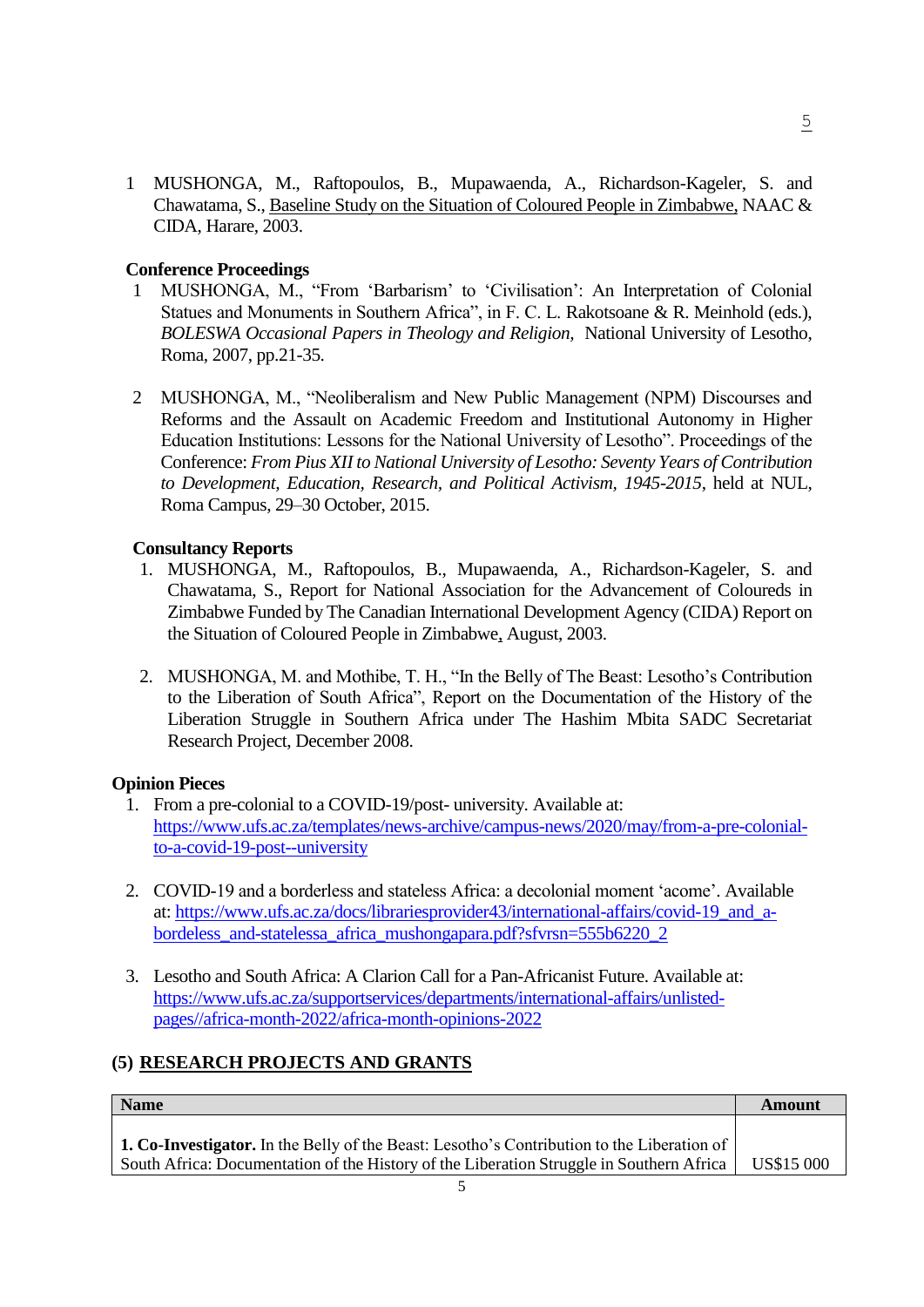| under the Hashim Mbita SADC Secretariat Research Project Funded by the SADC<br>Governments, 2008-2010                                                                                                                                                                                                                                                                                                                                                                                                                                                                                                                                                             |                                              |
|-------------------------------------------------------------------------------------------------------------------------------------------------------------------------------------------------------------------------------------------------------------------------------------------------------------------------------------------------------------------------------------------------------------------------------------------------------------------------------------------------------------------------------------------------------------------------------------------------------------------------------------------------------------------|----------------------------------------------|
| 2. Co-Investigator. Debating Higher Education in Lesotho Funded by Organisation for<br>Social Science Research in Eastern and Southern Africa (OSSREA), 2013                                                                                                                                                                                                                                                                                                                                                                                                                                                                                                      |                                              |
| 3. Co-Investigator. Understanding Persistence of Political Instability in Lesotho, 1966–<br>2016, Funded by the Open Society Initiative for Southern Africa (OSISA), 2016-2017)                                                                                                                                                                                                                                                                                                                                                                                                                                                                                   |                                              |
| 4. Co-Investigator. Liberation War Radios in Southern Africa, 1960-1990s, Funded by<br>the National Institute for the Humanities and Social Sciences, 2017-2019                                                                                                                                                                                                                                                                                                                                                                                                                                                                                                   |                                              |
| 5. Principal Investigator: The Humanities and the Decolonial Challenge: A<br>Comparative Study of the University of the Free State, University of the Western Cape,<br>and Sol Plaatje University. Being a Research Project funded by the Mellon Foundation<br>(R120 000) under the theme, Unsettling Paradigms: The Decolonial Turn in the<br>Humanities Curriculum at Universities in South Africa, 2020 - 2021                                                                                                                                                                                                                                                 | R145 000.00                                  |
| 6. Principal Investigator: The Border, the 'Bantustans' and the Rainbow Nation: a<br>contradictory mix of discreteness and continuity in the oral histories of transnational<br>communities in the borderlands of Lesotho/South Africa. Being a 2020/2021 Working<br>Groups Programme Research Project funded by the National Institute for the Humanities<br>and Social Sciences (NIHSS)                                                                                                                                                                                                                                                                         | R493 005.49                                  |
| 7. Principal Investigator. The Border, the 'Bantustan' and the Rainbow Nation: a<br>contradictory mix of discreteness and continuity in the oral histories of the Joe Gqabi<br>District in the Eastern Cape Province of South Africa. Being a 2020/2021 Faculty of<br>Humanities Interdisciplinary Research Project funded by the UFS Faculty of the<br>Humanities                                                                                                                                                                                                                                                                                                | R50 000                                      |
| 8. Co-Investigator. Re-humanizing the Medical Profession: A case for Accessible<br>Vocabularies for Maternal and Child Health, Infectious and Non-communicable Diseases<br>in South Africa. Being a 2021/2022 Interdisciplinary Research Project funded by the<br>Office of the Vice-Rector Research, University of the Free State                                                                                                                                                                                                                                                                                                                                | R <sub>150</sub> 000                         |
| 9.<br><b>Team-Member &amp; Researcher.</b> Internationalisation of the Curriculum (IoC),<br>Curriculum Transformation, and Curriculum Decolonisation & Collaborative Online<br>International Learning (COIL). Being a EU-funded Capacity Building in Higher<br>Education (CBHE) involving 10 universities namely: University of the Free State<br>(coordinator); University of Antwerp (co-coordinator); University of Siena; Coventry<br>University; The Hague University of Applied Sciences; Amsterdam University of<br>Applied Sciences; Central University of Technology; Durban University of<br>Technology; University of Limpopo; and University of Venda | Eur999<br>881.00<br>(Approx.<br>R16 000 000) |
| Co-Investigator. The ABC of decoloniality: a guide for university students and staff.<br>Being a 2022/2023 Interdisciplinary Research Project funded by the Office of the Vice-<br>Rector Research, University of the Free State                                                                                                                                                                                                                                                                                                                                                                                                                                  | R <sub>20</sub> 000                          |
| <b>Co-Investigator.</b> Selves within Selves on a University Campus: The intersectionality of<br>student identity development in a transitional society. Being a 2022/2023 Interdisciplinary                                                                                                                                                                                                                                                                                                                                                                                                                                                                      | R75 000                                      |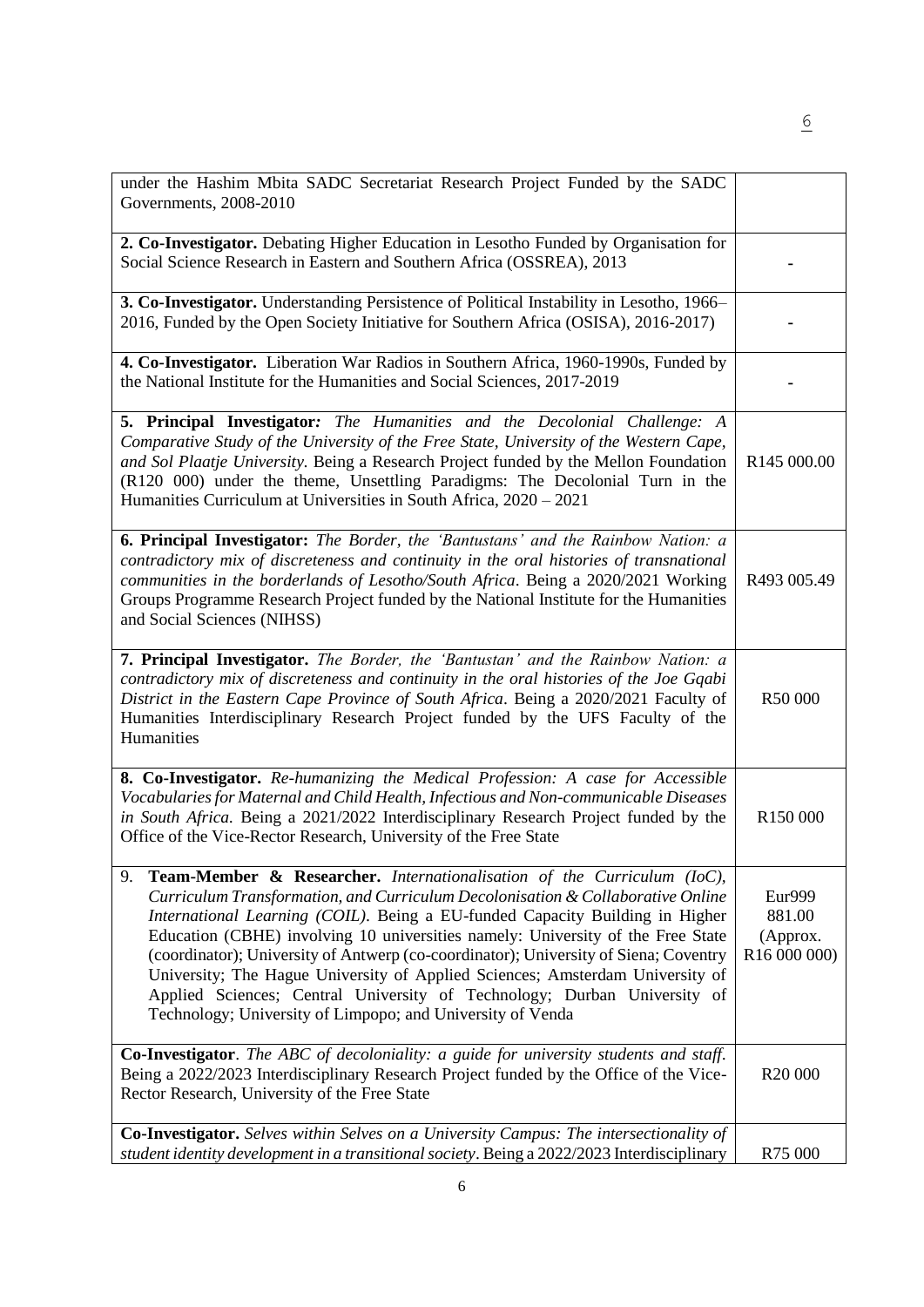### **(6) KEYNOTE ADDRESSES AND LECTURES DELIVERED**

- 1. "Teaching, Research and Community Engagement in, and on Africa: The Reminiscences of Francina Liako 'Mawetzie Moloi, 1963 – Present". Keynote address during the Closing Plenary of the *F. L. M. Moloi International Conference,* National University of Lesotho, 25-27 April, 2012.
- 2. "History Matters: Reflections on the Predicament of History Teaching in Lesotho". Keynote address to the Lesotho History Teachers Association (LHTA), Mazenod High School, Maseru, Kingdom of Lesotho, 11 January, 2019.
- 3. "Decolonising History, Decolonising Knowledge, Decolonising Humanity". Keynote address to the Free State Provincial History Symposium under the theme, *Decolonising History as a School Subject and its Relevance towards the Fourth Industrial Revolution,*  Bain's Game Lodge, Bloemfontein, 5 September 2019.
- 4. "Going (back) to the Beginning: Lesotho-South Arica Human Entanglements and the Crisis of Living Together in the 21st Century". Public Lecture organized by the Academic Forum for the Development of Lesotho (AfdeL) E-dialogue Series under the theme: *Can RSA-Lesotho 'Integration' Achieve Sustainable Development Agenda of Inclusive Prosperity and Political Stability in Lesotho?* 11 November, 2020.
- 5. "In Living Memory of Moshoeshoe I: The Decolonial Philosopher-King of Love, Peace, Co-existence and Pluriversal Humanism". Memorial Lecture organized by the Moshoeshoe I Institute of Peace and Leadership (MIPL) in Collaboration with the National University of Lesotho, 24 March, 2021. [https://www.ufs.ac.za/templates/news-archive/campus](https://www.ufs.ac.za/templates/news-archive/campus-news/2021/april/honouring-moshoeshoe-i-s-decolonial-philosophy)[news/2021/april/honouring-moshoeshoe-i-s-decolonial-philosophy](https://www.ufs.ac.za/templates/news-archive/campus-news/2021/april/honouring-moshoeshoe-i-s-decolonial-philosophy)
- 6. "Coloniality of Power and Knowledge in Development Discourses: A Clarion Call for Decolonisation". Keynote address on *Decolonizing the Curriculum,* Centre for Development Support (CDS), Faculty of Economic and Management Sciences, UFS, 10 November 2021.
- 7. "Decoloniality: A Re-humanizing/Re-memebering Project". Keynote address on *Decolonization,* Division of Student Affairs, University of the Free State, 25 November, 2021.
- 8. "The Resilient Epistemic Empire and Imperatives for Decolonization". Keynote address on *Decolonizing Knowledge,* Faculty of Humanities, National University of Lesotho, 6 December 2021.
- 9. "Rhodes-Fees Must Fall Movements: The Struggle for an (South) African University and Imperatives for a Decolonized (Global University", Lecture delivered to the University of Groningen, The Netherlands, under the theme *Decolonizing the Classroom,* 2 June 2022.
- 10. "The 21st century History Teacher/Lecturer and the Re-humanization and Re-education of the African Child", Forthcoming Keynote address to the History Teachers Association of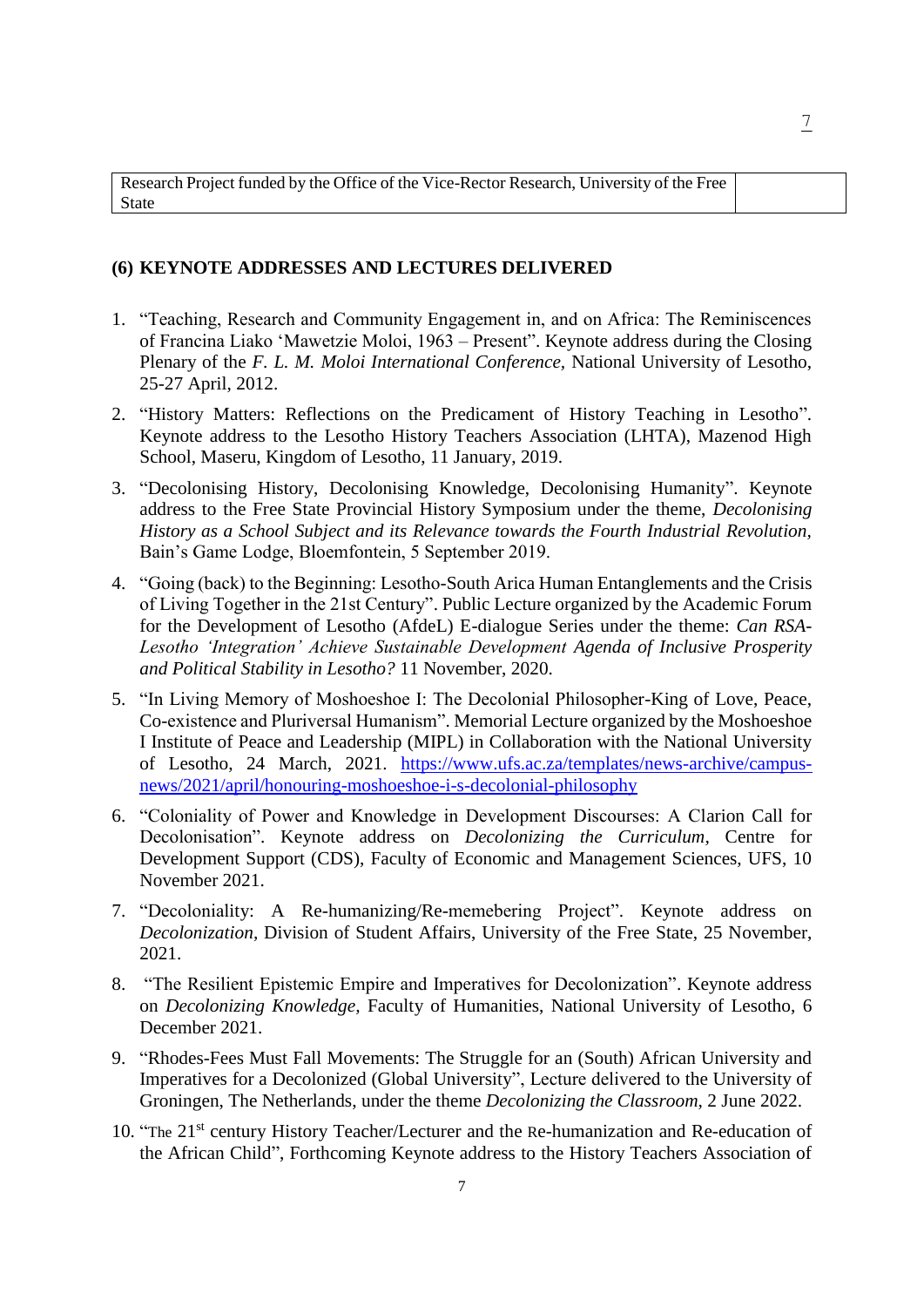Zimbabwe (HTAZ) under the theme *The 21st History Teacher/Lecturer and the reconstruction of African History,* 26-27 August, 2022, Msasa Training Bureau, Harare, Zimbabwe.

## **(7) CONFERENCES, SEMINARS, WORKSHOPS & LECTURES ORGANISED/CO-ORDINATED**

- 1. Co-ordinated with Motlatsi Thabane*, Understanding Persistence of Political Instability in Lesotho, 1966–2016,* Funded by the Open Society Initiative for Southern Africa (OSISA), 2016-2017).
- 2. Organised the 2020 Africa Day Memorial Lecture (first) virtual lecture) by Professor Sabelo Ndlovu-Gatsheni under the title, *Revisiting the African Idea of Africa during the moment of Covid-19 Pandemic,* 26 May 2020. [https://www.ufs.ac.za/templates/news](https://www.ufs.ac.za/templates/news-archive/campus-news/2020/may/africa-day-webinar-on-reflections-on-africa-amidst-covid-19)[archive/campus-news/2020/may/africa-day-webinar-on-reflections-on-africa-amidst](https://www.ufs.ac.za/templates/news-archive/campus-news/2020/may/africa-day-webinar-on-reflections-on-africa-amidst-covid-19)[covid-19](https://www.ufs.ac.za/templates/news-archive/campus-news/2020/may/africa-day-webinar-on-reflections-on-africa-amidst-covid-19)
- 3. Organised the 2021 Africa Day Memorial Lecture (second virtual lecture) by Professor Walter D Mignolo under the title, *The Power and Beauty of the Sovereign People: Jean Casimir and the Decolonial History of Haiti,* 19 May 2021. [https://www.ufs.ac.za/templates/news-archive/campus-news/2021/may/ufs-africa-day](https://www.ufs.ac.za/templates/news-archive/campus-news/2021/may/ufs-africa-day-memorial-lecture-2021)[memorial-lecture-2021](https://www.ufs.ac.za/templates/news-archive/campus-news/2021/may/ufs-africa-day-memorial-lecture-2021)
- 4. Organised a seminar presentation by Professor Motlatsi Thabane titled *Ubuntu and a Plea for Systematisation of its Social Welfare Idea,* Presented 3 March, 2022, University of the Free State.
- 5. Organized together with colleagues from Lesotho the AfdeL/UFS Online Think Tank Conference under the theme, *Lesotho and South Africa: A Clarion Call for a Pan-Africanist Future,* 19-21 March, 2022.
- **6.** Organised the 2022 Africa Day Memorial Lecture by Professor Bagele Chilisa under the title, *Research and Knowledge Production: Africa and the Call for a Fifth Research Paradigm,* 25 May 2022. [https://www.ufs.ac.za/templates/news-archive/campus](https://www.ufs.ac.za/templates/news-archive/campus-news/2022/june/africa-s-indigenous-knowledge-can-lead-in-global-knowledge-production)[news/2022/june/africa-s-indigenous-knowledge-can-lead-in-global-knowledge-production](https://www.ufs.ac.za/templates/news-archive/campus-news/2022/june/africa-s-indigenous-knowledge-can-lead-in-global-knowledge-production)

#### **(8) RESEARCH ACTIVITIES: ONGOING AND PLANNED**

- 1. European Colonial Discourse and the 'Otherness' of Shona Rulers (Zimbabwe) in the late 19<sup>th</sup> and early 20<sup>th</sup> Centuries.
- 2. Academic and Non-Academic Unionisation at the National University of Lesotho (NUL) in a Fast Neoliberalising Era.
- 3. Neoliberalism and the New Public Management at the University of Zimbabwe (UZ) in the late  $20<sup>th</sup>$  and early  $21<sup>st</sup>$  centuries.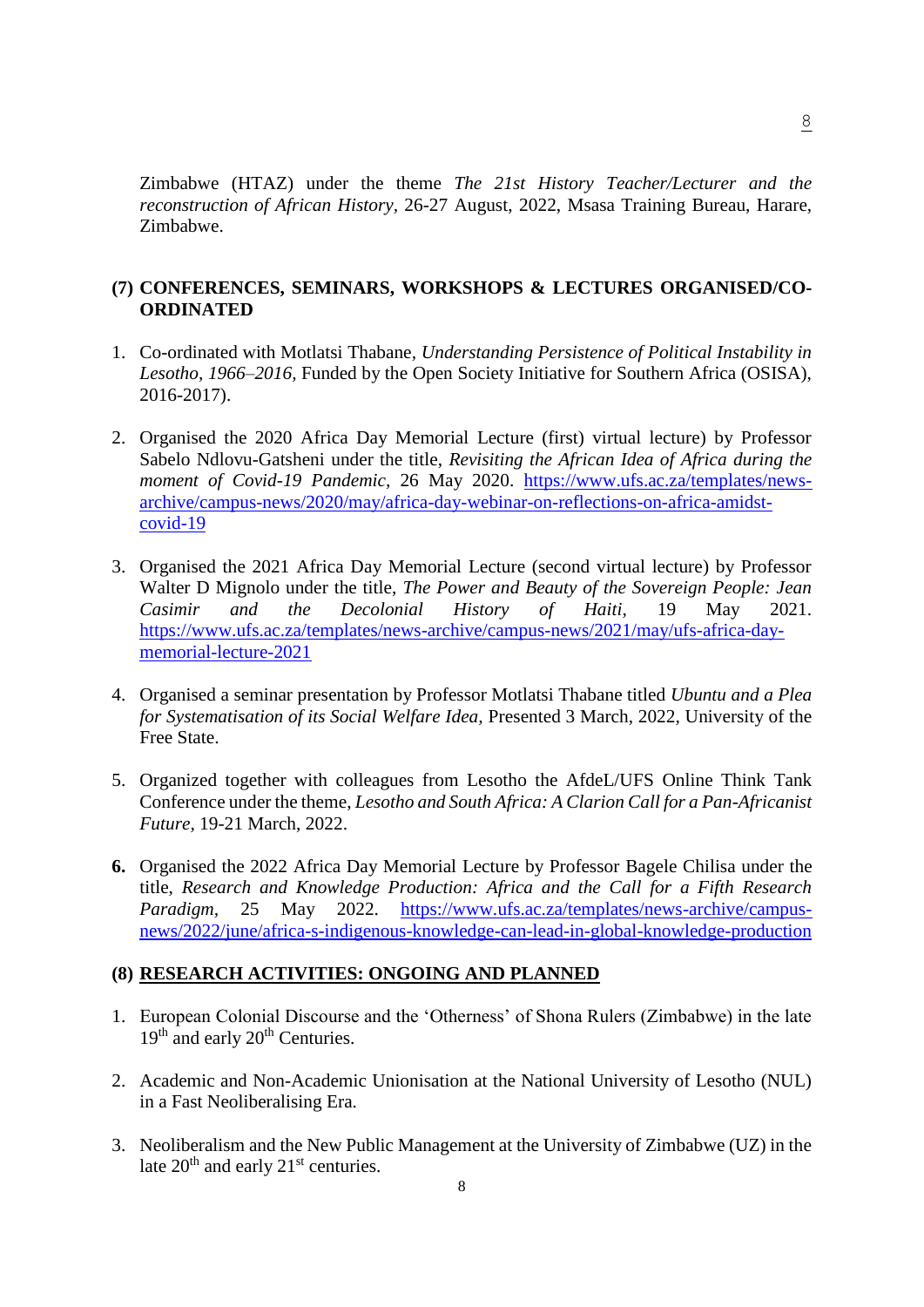- 4. White Missionaries in Lesotho and the 'Desiring Machine'.
- 5. Moshoeshoe I: The Decolonial Philosopher-King and the quest for Pluriversal Humanism.
- 6. Revisiting the African Idea of Multiplicity during the Moment of Crisis: Lessons from the Life and Times of Moshoeshoe I.
- 7. The Regulation and Ostracisation of Sex and Marriages between 'Black Men' and 'White Women' in Southern Africa.
- 8. The Politics of Funding Higher Education in Lesotho.
- 9. 'Hidden transcripts' of Power and Resistance at the National University of Lesotho.
- 10. Xenophobia: the darker side of South African Exceptionalism.

## **(9) CONFERENCES, SEMINARS, WORKSHOPS & LECTURES ATTENDED AND PAPERS PRESENTED**

- 1. "The Catholic Commission for Justice and Peace in Rhodesia: An Appraisal," Seminar paper, UDU Camp, Nyanga, Zimbabwe, 1992.
- 2. International Conference on *The Historical Dimensions of Democracy and Human Rights in Zimbabwe,* University of Zimbabwe, Harare, Sept., 1996.
- 3. Miscegenation 'madness' in Southern Rhodesia: The case of Patrick Matimba: An analysis of the problem within the colonial and White Rhodesia settler racial ideology, 1956-1959," Seminar paper, Institute of Development Studies, University of Zimbabwe, 29<sup>th</sup> May 1998.
- 4. International Conference on *Landscape,* Bulawayo, Zimbabwe, 1999.
- 5. "Race and Reconciliation in Zimbabwe," paper presented to the *Group for Environmental Monitoring and Centre for Defence Studies* under the theme *Challenges of Reconciliation in*  Southern Africa, Institute for Development Studies, University of Zimbabwe, 15<sup>th</sup>-16<sup>th</sup> December 2000.
- 6. "Towards a Historiography of the Midlands," paper read at *The Historical Dimensions of*  Development in the Midlands Conference, Midlands State University, Gweru, 10<sup>th</sup>-11<sup>th</sup> May 2001.
- 7. "Miscegenation: A Study of Inter-racial Sex and Marriages in Southern Rhodesia", paper presented at the CODESRIA/SEPHIS *Extended Workshop on Social History*, Dakar, 16<sup>th</sup> September-7<sup>th</sup> October 2002.
- 8. "Curfew and the 'man in the middle' in Zimbabwe's war of liberation, 1977-1980", paper delivered at CODESRIA's 30<sup>th</sup> Anniversary Celebrations Conference under the theme, *From National Liberation to Democratic Renaissance,* 18-19 October, 2003, Gaborone, Botswana.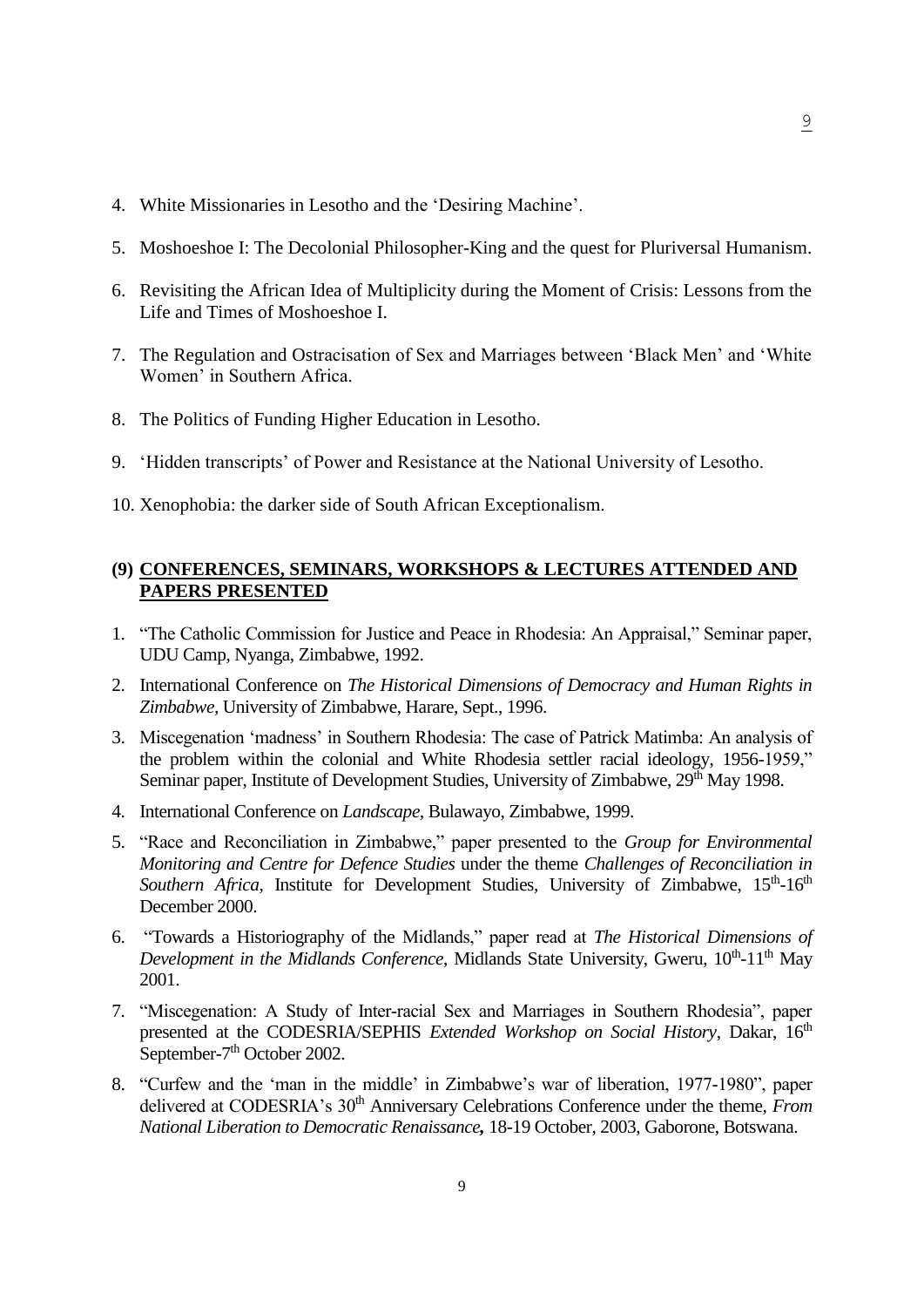- 9. "Nepad and the Brain Drain in Southern Africa: The Opportunities and Challenges", paper presented at the 23rd Southern African Universities Social Sciences Conference (SAUSSC) on *NEPAD and the African Union: Debates, Opportunities and Challenges,* Pretoria, South Africa7-11 December 2003.
- 10. "The Extent of the Brain Drain in Zimbabwe's Institutions of Higher Learning: Causes, Trends, Implications, Challenges, Constraints and Prospects for the country's Universities" Conference paper read at the *Zimbabwe International Book Fair Indaba Conference*, Harare, 1-3 August 2004.
- 11. "Universities in Zimbabwe and the Brain Drain: The Case of the University of Zimbabwe", Conference paper presented at the *South African Association for Research and Development in Higher Education (SAARDHE)*, Durban, 26-29 June 2005.
- 12. "Teacher-student conceptions of teaching and learning in higher education", Conference paper presented at the *South African Academic Development Association (SAADA),* Durban, 28-30 November 2005.
- 13. "African Universities and African Intellectuals: Rethinking Development<sup>\*</sup>", Paper presented at the *24th Biennial Southern African Universities Social Sciences Conference,* Gaborone, 4-7 December 2005.
- 14. "From Barbarism to Imperial Custody: The Meaning of Colonial Statues and Monuments in Southern Africa", Paper presented at the *Tradition and Modernity BOLESWA CONFERENCE*, ISAS, NUL, 27-28-February 2006.
- 15. "The Brain Drain Dilemma in Southern Africa", paper presented at The Africa-Europe Group for Interdisciplinary Studies (AEGIS) Second European Conference on *African Studies*(ECAS), Leiden, Netherlands, 11-14 July 2007.
- 16. "African universities and the brain drain dilemma in southern Africa", paper presented at the 1<sup>ST</sup> Congress of the African Sociological Association on *Sociology the African Challenge: Reflections on Sociological Practice in Africa*, Rhodes University, Grahamstown, 15 -18 July 2007.
- 17. International Conference on *The Bloody Writing is for Ever Torn: Domestic and International Consequences of the First Governmental Efforts to Abolish the Atlantic Slave Trade,*  Accra/Cape Coast, Ghana, 7-12 August 2007.
- 18. "White Power, White Desire: Miscegenation in Southern Rhodesia (Zimbabwe)", paper presented at the 4<sup>th</sup> Global Conference on *Persons and Sexuality: Probing the Boundaries*, Salzburg, Austria, 19 – 21 November, 2007.
- 19. "The Catholic Church and the Liberation Struggle in Southern Africa", paper presented at the International Conference on *Africans and the Catholic Church*, Global African Studies, Seattle University, Washington, USA, 31 January – 2 February 2008.
- 20. Attended the First Annual Mhlomi Memorial Lecture, Lesotho Sun, Maseru, 3 April 2008
- 21. (with Nyakudya, M), "Against All Odds: The Academic Brain Drain and the 'Walking Dead' in Zimbabwe", paper presented at the International Conference on *Political Economies of Displacement in Post-2000 Zimbabwe,* Wits University, Johannesburg, 9-11 June 2008.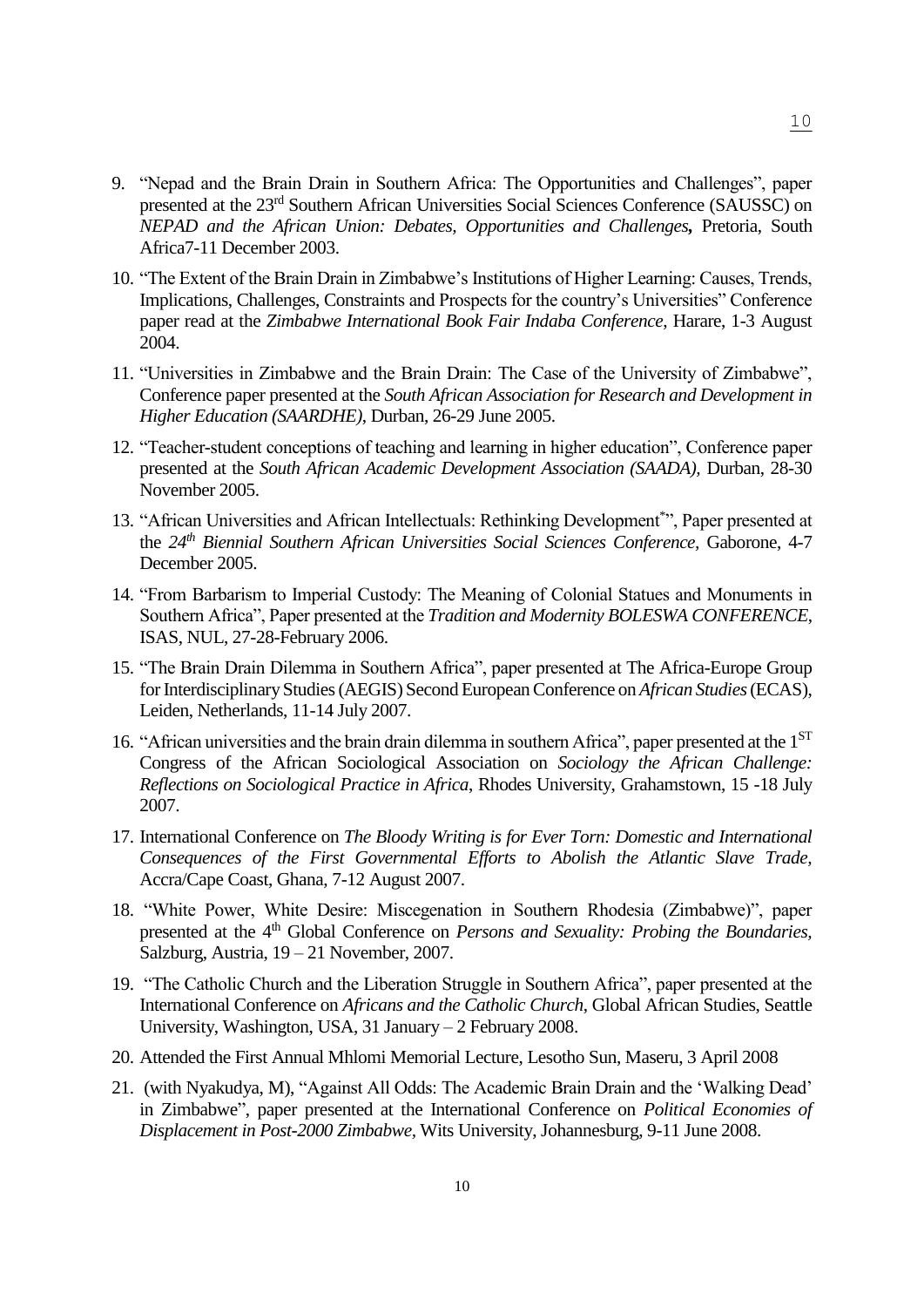- 22. (with Mataga, J), "Sisonke! Zimbabwean Professionals in Lesotho: Prospects, Challenges, Adaptation and Coping Strategies", paper presented at the International Conference on *Political Economies of Displacement in Post-2000 Zimbabwe,* Wits University, Johannesburg, 9-11 June 2008.
- 23. "The perils of Inter-racial Intimacy and Love in Colonial Southern Africa: Publicity and Controversy in the Love Story of Seretse Khama and Ruth Williams, 1948 – 1956", seminar paper presented at the Historical Studies Seminar Series, National University of Lesotho, ISAS, 12 September, 2008.
- 24. CODESRIA Sub-Regional Methodology Workshop on Social Sciences in Africa on *Fields and Theories of Qualitative Investigation,* 16 – 20 September, Gaborone, 2008.
- 25. "African Nationalist Leaders in Contemporary Africa: From False Messiahs to Monsters", paper presented at the BOLESWA Conference on *Being Human in Contemporary Africa,* National University of Lesotho, 23-25 February 2009.
- 26. Attended the Second Annual Mhlomi Memorial Lecture, Lesotho Sun, Maseru, 29 April 2009
- 27. "Neither White Enough Nor Black Enough': Feelings of Marginality among the Coloured people in post-colonial Southern Africa", Seminar paper, Department of Historical Studies, NUL, 12 February 2010.
- 28. Attended the Third Annual Mhlomi Memorial Lecture, Lesotho Sun, Maseru, 24 March 2010.
- 29. Attended the Fourth Annual Mhlomi Memorial Lecture, Lesotho Sun, Maseru, 12 April 2011.
- 30. SAPES SEMINAR on *Roadmap on Zimbabwe*, Harare, 9 August 2011.
- 31. UNESCO Open Access Workshop on *Online Publishing*, Thomas Mofolo Library, National University of Lesotho, 26 January 2012.
- 32. "The Politics of Crossing Racialised Boundaries in Southern Africa: The Experiences of Seretse Khama of Bechuanaland and Patrick Matimba of Southern Rhodesia Compared and Contrasted, 1948 – 1959", Seminar paper, Department of Historical Studies, NUL, 16 February 2012.
- 33. Council for Higher Education (CHE) Workshop on *Higher Education and Accreditation*, National University of Lesotho, March 2012.
- 34. Commonwealth of Learning Review and Improvement Model (COLRIM) Workshop on *Quality Assurance in Higher Education*, National University of Lesotho, 27-30 March 2012.
- 35. "Academic Unionisation in Universities in Africa: Theory and Practice", Paper presented at the *F. L. M. Moloi International Conference,* National University of Lesotho, 25-27 April 2012.
- 36. (with Makatjane, T., Rapeane, M., & Seloma T. M), "A Comparative Study of Sexual Harassment in Institutions of Higher Learning in Lesotho: The Case of the National University of Lesotho (NUL) and Lesotho College of Education (LCE)", Paper presented at the *F. L. M. Moloi International Conference,* National University of Lesotho, 25-27 April 2012.
- 37. "Names more Lasting than Bronze: The Politics of the Immortalisation and Mythologisation of White Settler Achievements in Southern Africa". Paper presented at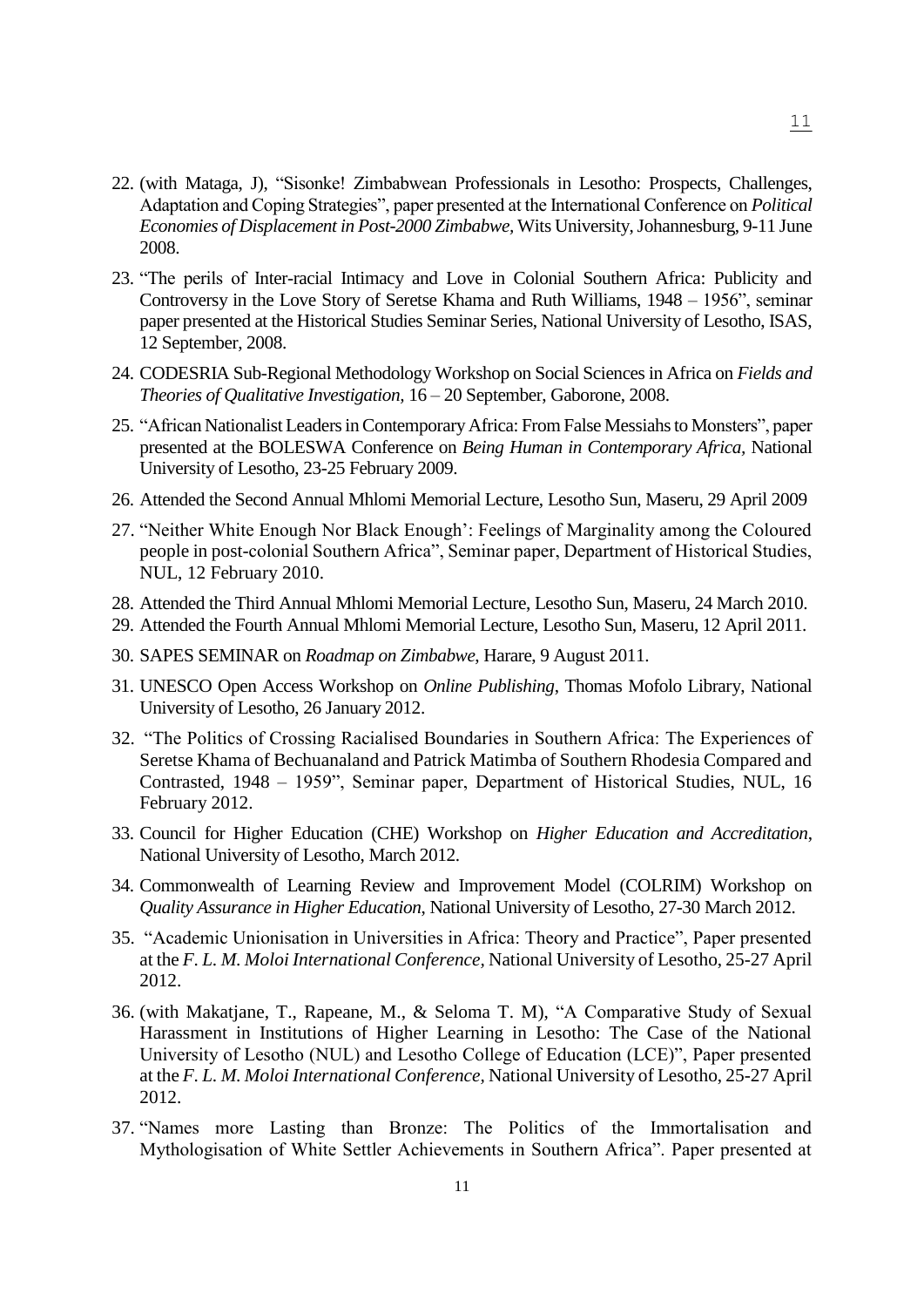the *17th International Congress of the Names Society of Southern Africa*, Mohale Lodge, Lesotho, 25September 2012.

- 38. Attended the Fifth Annual Mhlomi Memorial Lecture, Lesotho Sun, Maseru, 26 September 2012.
- 39. (with Mapara, J), "The African University and the African Intellectual: Rethinking the Language Issue". Paper presented at the *39th Southern African Society for Education (SASE) International Conference,* Great Zimbabwe University, 4-6 October 2012.
- 40. (with Seloma, T. M) "The Catholic Commission for Justice and Peace (CCJP) in Lesotho: An Evaluative Study. Paper presented at the *Eugene Casalis Symposium:* Morija, Lesotho, 29-31 October 2012.
- 41. OSSREA Lesotho Chapter Youth Unemployment in Africa Conference, ISAS, National University of Lesotho, 18 January, 2013.
- 42. (with Mothibe, T. H), "Why Academic Unions Matter: The Case of the Lesotho University Teachers and Researchers Union (LUTARU)", Paper presented at the Organisation for Social Science Research in Eastern and Southern Africa (OSSREA) Lesotho Chapter*,* ISAS, National University of Lesotho, 24 October, 2013.
- 43. "Interrogating Hybridity and Resistance in an African University: The Case of the National University of Lesotho", Paper presented at the AEGIS Summer School under the theme *Mobilisation and State in Africa: Multiple Spaces for Political Action, Cagliari, Italy, 24-*28 June 2014.
- 44. "Neoliberalism and New Public Management (NPM) Discourses and Reforms and the Assault on Academic Freedom and Institutional Autonomy in Higher Education Institutions: Lessons for the National University of Lesotho", Paper presented at the NUL 70th Anniversary Conference under the theme *From Pius XII to National University of Lesotho: Seventy years of Contribution to Development, Education, Research, and Political Activism, 1945-2015,* NUL, Roma, 29-30 October, 2015.
- 45. PhD Winter School, Centre for Africa Studies, The University of the Free State, 18-20 July, 2016.
- 46. "The Era of a large 'elephant in the room': Overt and Discursive Struggles and Instabilities at the National University of Lesotho during the BNP Dictatorship and Military Rule, 1980- 1992", Paper presented at the *Understanding Political Instability in Independent Lesotho Conference, 1966—2016,* NUL, Roma, 6-7 October, 2016.
- 47. (with Hazvineyi, L. and Nyakudya, M), "ZAPU and the Radicalisation of Nationalism in the post-UDI Era in Rhodesia: The Role of War Radios, 1965-1980", Paper presented at the *Comparative Workshop on Liberation War Radios in Southern Africa, 1960-1990s,* University of the Witwatersrand, 16-19 February, 2017.
- 48. (with Hazvineyi, L. and Nyakudya, M), "The Life Histories of Zimbabwe's Liberation War Radio Broadcasters", Paper presented at the *Comparative Workshop on Liberation War Radios in Southern Africa, 1960-1990s,* University of the Witwatersrand, 16-19 February, 2017.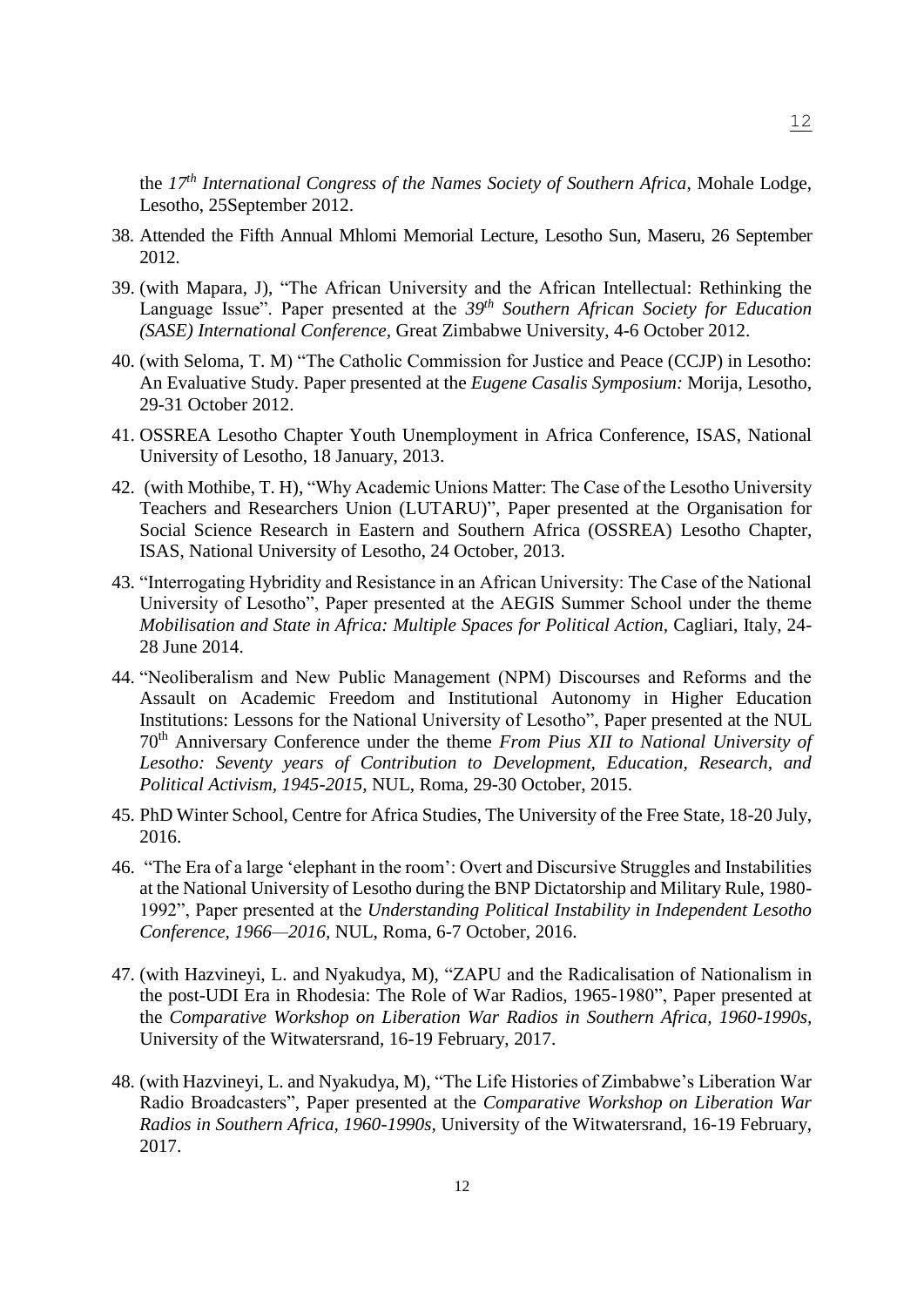- 49. (with Mothibe, T. H), "The Lesotho Liberation Army (LLA) and the Political and Liberation History of the Free State, 1979 -1986", Paper presented at the *Political and Liberation Struggle History of the Free State, 1961-2012,* University of the Free State, Bloemfontein, 24 February 2017.
- 50. (with Seloma, T. M), "Women's Voices, Women's Lives: Oral Testimonies from QwaQwa on the Impact of the Liberation Struggle of the Free State and South Africa", Paper presented at the *Political and Liberation Struggle History of the Free State, 1961-2012,*  University of the Free State, QwaQwa Campus, 24 March 2017.
- 51. Attended the Africa Day Memorial Lecture, University of the Free State, 24 May, 2017.
- 52. Colloquium on *Decolonising the University?* Centre for Africa Studies & Department of Philosophy, University of the Free State, 26-27 October, 2017.
- 53. (with Hazvineyi, L. and Nyakudya, M), "The Reminiscences of Zimbabwe's Liberation War Radio Broadcasters – Jane Lungile Ngwenya, Sobusa Gula-Ndebele and Nyasha Donald Musiiwa", Paper presented at the *Comparative Workshop on Liberation War Radios in Southern Africa 1960s-1990s,* Pedagogic University, Maputo, Mozambique, 24- 26 November 2017.
- 54. (with Hazvineyi, L. and Nyakudya, M), "ZAPU's Voice of the Revolution War Radio and the Radicalisation of the Nationalist Struggle in Post-UDI Rhodesia, 1965-1980", Paper presented at the Comparative Workshop on Liberation War Radios in Southern Africa 1960s-1990s, Pedagogic University, Maputo, Mozambique, 24-26 November 2017.
- 55. (with Thabane, M), "Towards an Anatomy of Persistent Political Instability in Lesotho, 1966-2016", Poster presentation at the *National University of Lesotho International Science & Technology Innovation Conference and Expo (NULISTICE*), Maseru, 23-26 January, 2018.
- 56. "The Politics of the Dwindling Government Financial Subvention to the National University of Lesotho & Implications for National Development", Paper presented at the Academic Forum for Development of Lesotho (AFDeL), NUL, ISAS, 12 April, 2018.
- 57. "Power and Resistance: Struggles over Organisational Restructuring at the National University of Lesotho (NUL) in the 21st Century", Seminar paper presented at the University of the Free State, Department of History, 23 May, 2018.
- 58. Attended the Africa Day Memorial Lecture, University of the Free State, 23 May, 2018
- 59. "The Politics of the Dwindling Government Financial Subvention to the National University of Lesotho & Implications for Development", Paper presented at the Historical Association of South Africa (HASA) Conference, Thaba Nchu, 20-22 June, 2018.
- 60. "#FeesMustFall Campaign: The Struggle against Neoliberal Education and 'Epistemic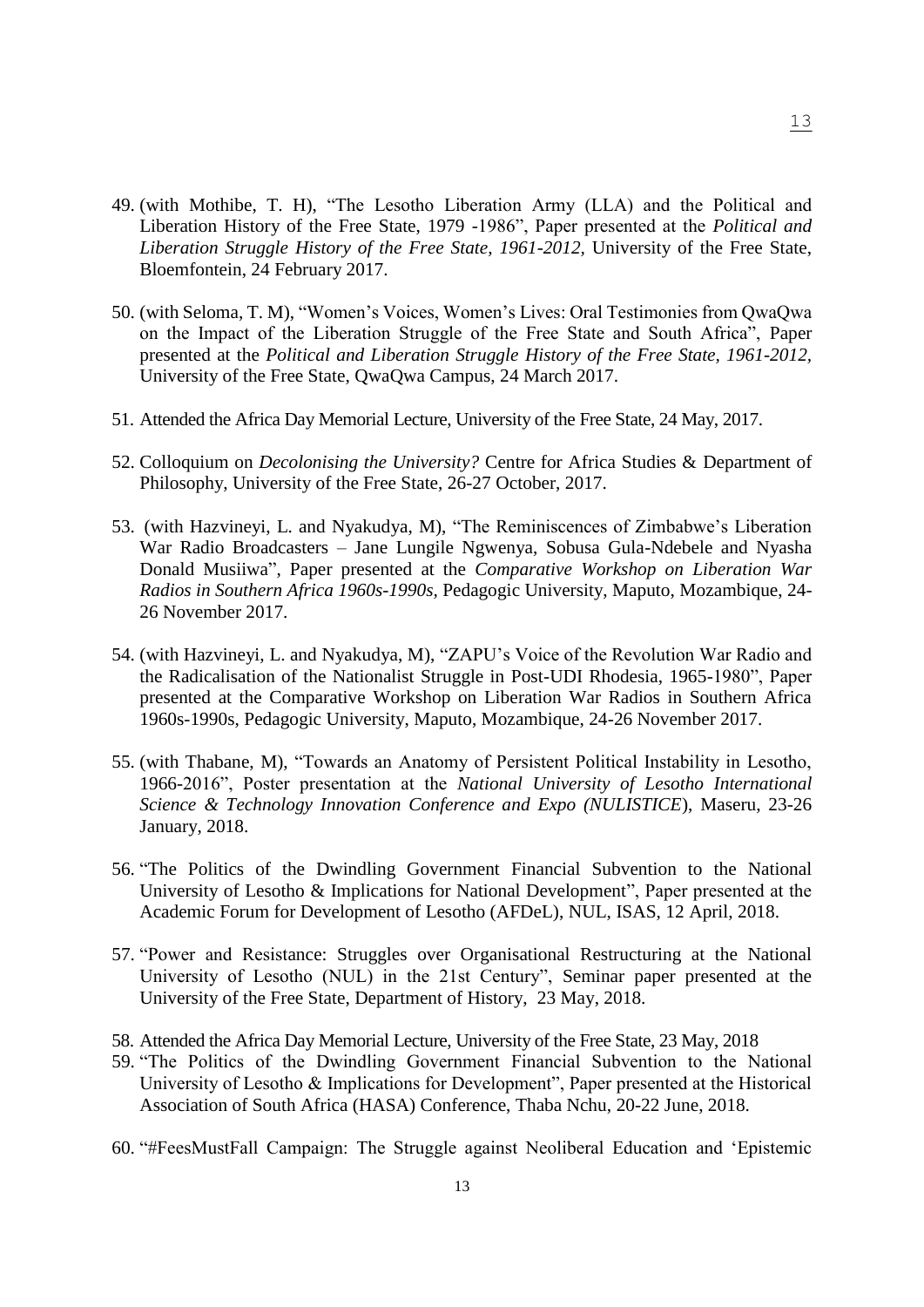Violence' in the New South Africa", Paper presented at the Historical Association of South Africa (HASA) Conference, Thaba Nchu, 20-22 June, 2018.

- 61. Attended the Africa Day Memorial Lecture, University of the Free State, 22 May, 2019.
- 62. Resource Person: "Book Reviewing Explained", JSAS/NUL Early-Career Scholars Writing Workshop, National University of Lesotho, Roma, Lesotho, 15-16 July, 2019.
- 63. Resource Person: "A Step-by-Step Process to Spot Predatory Journals", JSAS/NUL Early-Career Scholars Writing Workshop, National University of Lesotho, Roma, Lesotho, 15- 16 July, 2019.
- 64. Panelist: Reflections on Prof. Walter D Mignolo's 2021 Africa Day Memorial Lecture titled: *The Power and Beauty of the Sovereign People: Jean Casimir and the Decolonial History of Haiti,* 27 May, 2021.
- 65. "Against All Odds: Publicity and Controversy in the love stories of Ruth Williams & Seretse Khama, and Adriana Van Hoorn & Patrick Matimba". Online paper presented at the *Womandla! Feminism and Social Movements in the Global South*, 7 July 2021.
- 66. "Choosing a Research Topic: Panacea for A Good Postgraduate Research Proposal". Online presentation at the University of the Free State Faculty of Humanities Research Webinar Series, 14 July, 2021.
- 67. Attended several Virtual Conferences/Seminars/Webinars since March 2020.
- 68. "COVID-19: Nail in the Coffin for Oral Historical Research?" Paper presented at the 18<sup>th</sup> Annual OHASA Conference, Clarens, Free State, 13-15 October, 2021.
- 69. "Unlocking Hidden Stories and Unspoken Histories: The Case of the Senqu and Matatiele Municipalities in the Eastern Cape", Paper presented at the 18<sup>th</sup> Annual OHASA Conference, Clarens, Free State, 13-15 October, 2021.
- 70. "You have to pay with your body': women's experiences of sexual assault and rape at the Lesotho-South Africa 'paqama gates'', Paper presented at the *Gender Talks Seminar Series,* Centre for Gender and Africa Studies, University of the Free State, 25 Feb. 2022.
- 71. "Lesotho, South Africa, Africa, and planetary human entanglements: towards a decolonized Pan-Africanist future", Paper to be presented at the AfdeL/UFS Online Think Tank Conference under the theme, *Lesotho and South Africa: A Clarion Call for a Pan-Africanist Future*, 19-21 March, 2022.
- 72. "Planetary non(h)uman entanglements at the Lesotho-South Africa border in pictorial form", Poster presentation to be presented at the AfdeL/UFS Online Think Tank Conference under the theme, Lesotho and South Africa: A Clarion Call for a Pan-Africanist Future, 19-21 March, 2022.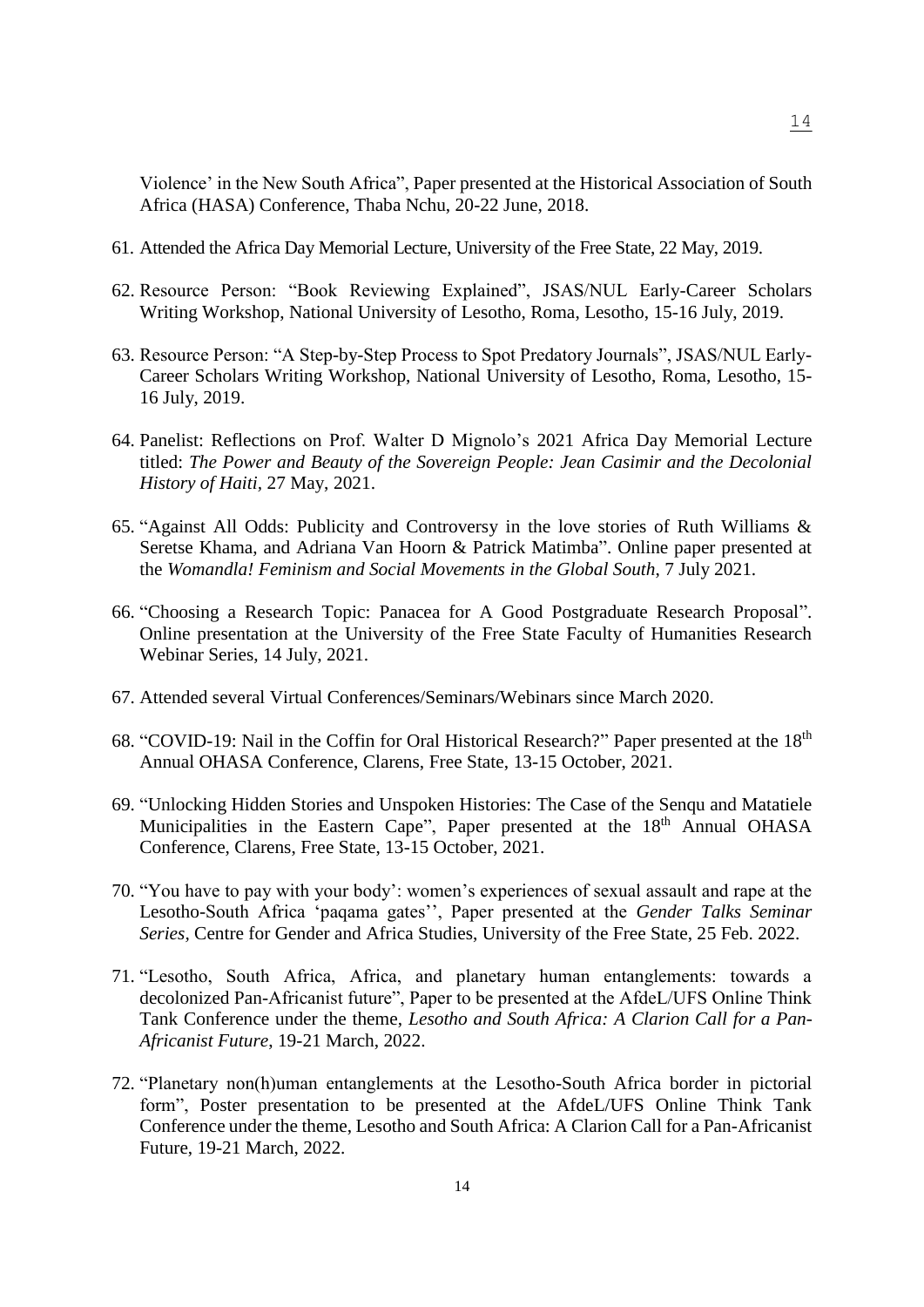- 73. (with Paballo Seseli) 'You have to pay with your body': women's experiences of sexual assault and rape at the Lesotho-South Africa 'paqama gates''. Revised version of paper to be presented at the AfdeL/UFS Online Think Tank Conference under the theme, Lesotho and South Africa: A Clarion Call for a Pan-Africanist Future, 19-21 March, 2022.
- 74. (with Grey Magaiza), "Voices from below: representations and narratives of school children and students from Lesotho studying in South African borderland schools", Paper to be presented at the AfdeL/UFS Online Think Tank Conference under the theme, *Lesotho and South Africa: A Clarion Call for a Pan-Africanist Future*, 19-21 March, 2022.
- 75. (with Celina Mahula), "The geopolitics and geo-economics of enclavism: a clarion call for revisiting South Africa-Lesotho's tourism relations", Paper to be presented at the AfdeL/UFS Online Think Tank Conference under the theme, *Lesotho and South Africa: A Clarion Call for a Pan-Africanist Future*, 19-21 March, 2022.
- 76. (with Ellen Matseliso Chobokoane), "The paradox of Famo music: migration, violence and killings", Paper to be presented at the AfdeL/UFS Online Think Tank Conference under the theme, *Lesotho and South Africa: A Clarion Call for a Pan-Africanist Future*, 19-21 March, 2022.
- 77. (with John Aerni-Flessner, Chitja Twala & Grey Magaiza), "A transnational history of stock theft on the Lesotho-South Africa border, 19th to the present", Paper to be presented at the AfdeL/UFS Online Think Tank Conference under the theme, *Lesotho and South Africa: A Clarion Call for a Pan-Africanist Future*, 19-21 March, 2022.
- 78. (with Grey Magaiza, John Aerni-Flessner, Chitja Twala & Mohlomi Masooa", "We are wholly surrounded": evolving paradoxes of spatiality, communitarianism, bordering and mobility along the Lesotho-South Africa border communities", Paper to be presented at the AfdeL/UFS Online Think Tank Conference under the theme, *Lesotho and South Africa: A Clarion Call for a Pan-Africanist Future*, 19-21 March, 2022.
- 79. (with Chitja Twala, Mohau Soldaat, Grey Magaiza & John Aerni-Flessner: Of 'paqama gates' and 'paqama scouts': the innerworkings of regulated illegal and irregular border crossing between Lesotho and South Africa",
- 80. "The Emperor is Naked: Unmasking Epistemic Racism and Gladiatory Scholarship in the Teaching of History at the University of Zimbabwe", Forthcoming presentation at the Zimbabwe Historical Association (ZHA), 16 June 2022.

#### **(10) DISSERTATIONS/THESES COMPLETED**

1 *The Formation, Organisation and Activities of the Catholic Commission for Justice and Peace in Rhodesia with Particular Reference to the Rhodesian War, 1972-1980,* Unpublished BA (Honours) thesis. 76pp. History Department, University of Zimbabwe, 1990.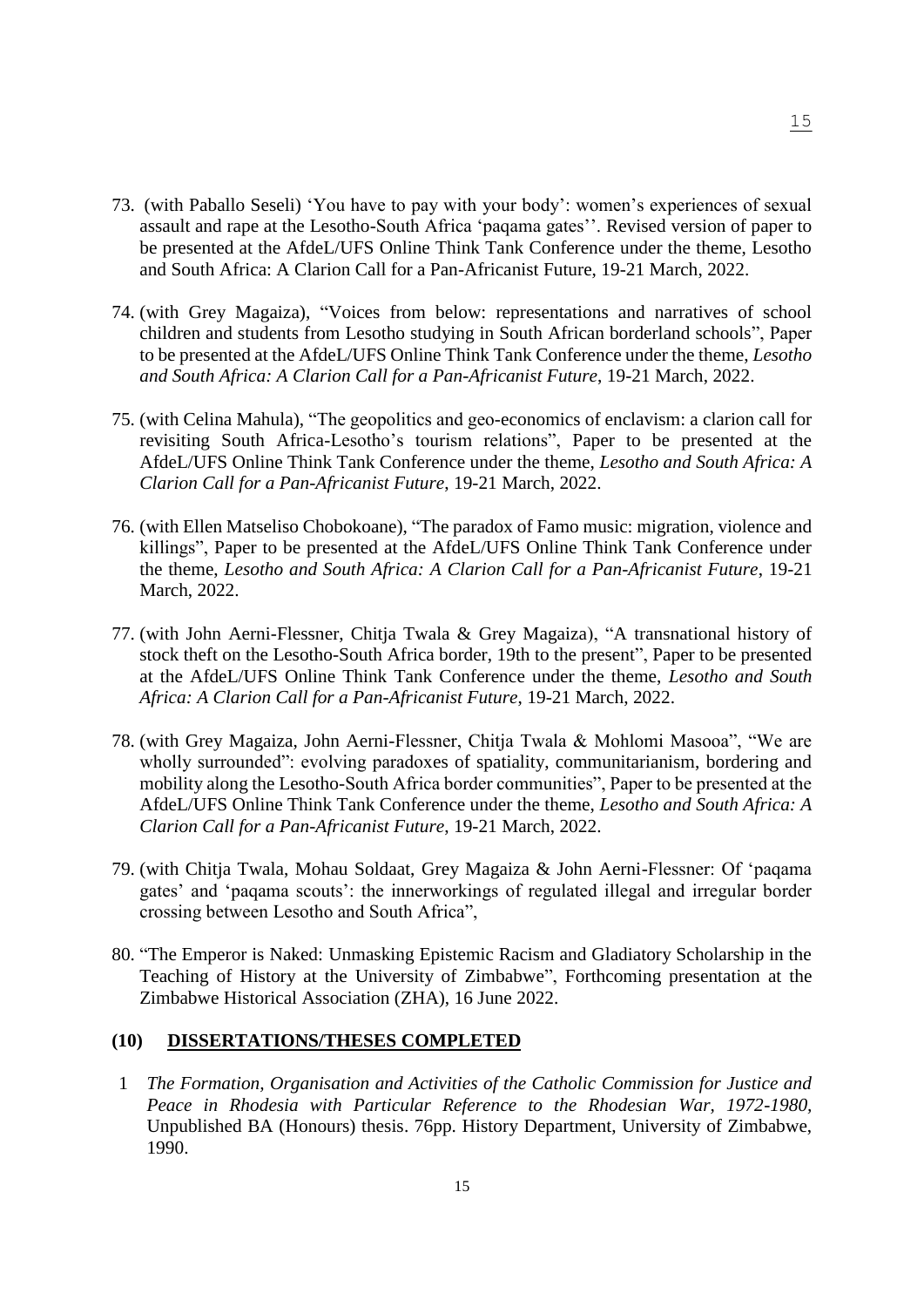- 2 *Shona Rulers in the Perception of Literate Observers, c.1850-1923, Unpublished MA thesis in African History*. 101pp. History Department, University of Zimbabwe, 1996.
- 3 *Government, Community and the University in Africa Today: The Case of the National University of Lesotho*, Unpublished PhD thesis in Africa(n) Studies. 300pp**.** Centre for Africa Studies, University of the Free State, 2017.

## **(11) EMPLOYMENT HISTORY & EXPERIENCE**

#### **(7.1) University of Zimbabwe (1992-2004)**

#### **Undergraduate courses taught**

- Survey of African History
- Aspects of African History
- Introduction to the Study of History
- Historiography and Historical Methods
- Theory and Methods in History
- History of Zimbabwe
- History of Asia
- History of Political Thought
- History of Western Europe.
- Historiographical Traditions
- History of Southern Africa

#### **Undergraduate supervision**

 Supervised well over 70 undergraduate mini-research projects on various aspects of the oral history of Zimbabwe.

### **Postgraduate courses co-taught (Master's Level)**

Race, Class and Ethnicity in African History (co-taught)

#### **Postgraduate co-supervision (Master's)**

- C. H. Mabulala, "Christianity and Chieftainship in Bocha: The Interaction of the Marange Chiefs with the American Methodist Episcopal Church and the African Apostolic Church of Johane, c. 1905 to 1963", Master's Dissertation, Department of History, University of Zimbabwe , 2000-2001.
- K. Manganga, "Problematising Ethnicity in an Urban Context: the case of Africans in Salisbury, c. 1890s to the 1950s", Master's Dissertation, Department of History, University of Zimbabwe, 2002-2003.

#### **(7.2) Africa University, Mutare, Zimbabwe (1999-2003)**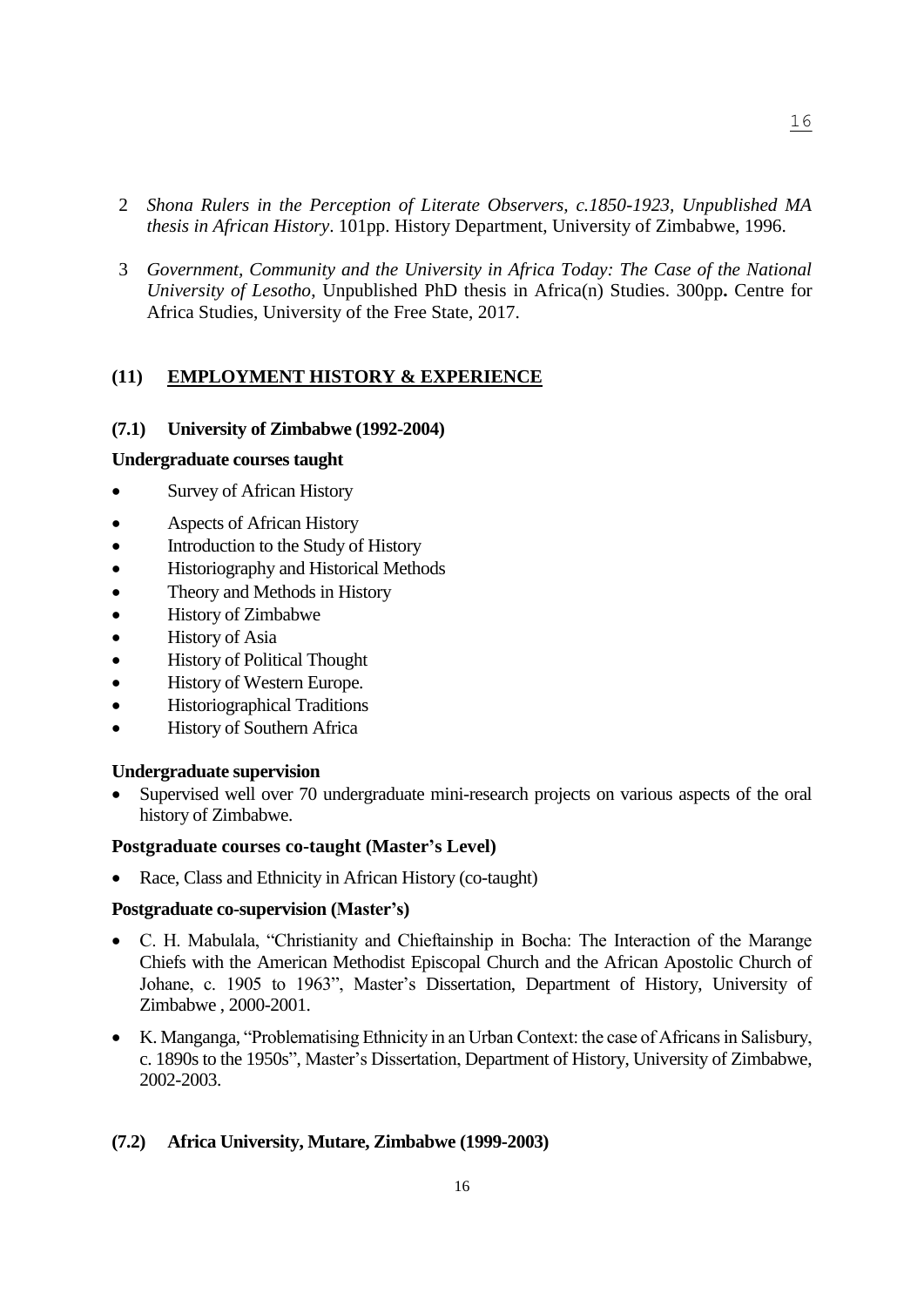- Part-time lecturer, Faculty of Education, teaching the following courses: Sociology of Education, Research Methods, and Human Geography.
- Assessed more than 100 students on Teaching Practice in the B.Ed Degree Programme.
- Supervised  $+30$  mini-research projects on various aspects of Education.

### **(7.3) Trust Academy, Harare, Zimbabwe (1998-2002)**

• Part-Time Lecturer in African History.

### **(7.4) National University Of Lesotho (July 2004- February 2019)**

### **Undergraduate courses taught**

- Lesotho and the World
- Introduction to Historical Methods
- The Study and Writing of History
- Southern Africa to 1890
- History and Theory
- Theory and Practice of Heritage
- Europe, 1750-1870
- Europe, 1870-1945
- Themes in World History
- Colonial Africa
- Contemporary Africa
- History of a Region Other than Africa
- Research Methods I
- Research Methods II
- Themes in Nineteenth Century Southern Africa
- Special Subject The Land Issue in Southern Africa
- Special Subject The Middle East
- Colonialism and the Struggle for Liberation in Southern Africa
- Colonialism and African Cultures

### **Undergraduate supervision**

 Supervised over 10 undergraduate Final (Year 4) Research Projects on various aspects of Lesotho's history, environmental history, and cultural and heritage history.

### **Post-graduate courses taught (Master's Level)**

- Methodology and Theory
- Post-colonial Africa
- Oral Traditions and Oral History in Africa

### **Postgraduate supervision (Master's Level)**

N. Rasethuntša, "Chief Simon Maptela of Masianokeng (Lesotho) and the Politics of the 1979 Land Act", MA Dissertation, Department of Historical Studies, National University of Lesotho, (2017-2020) (**Main Supervisor)**.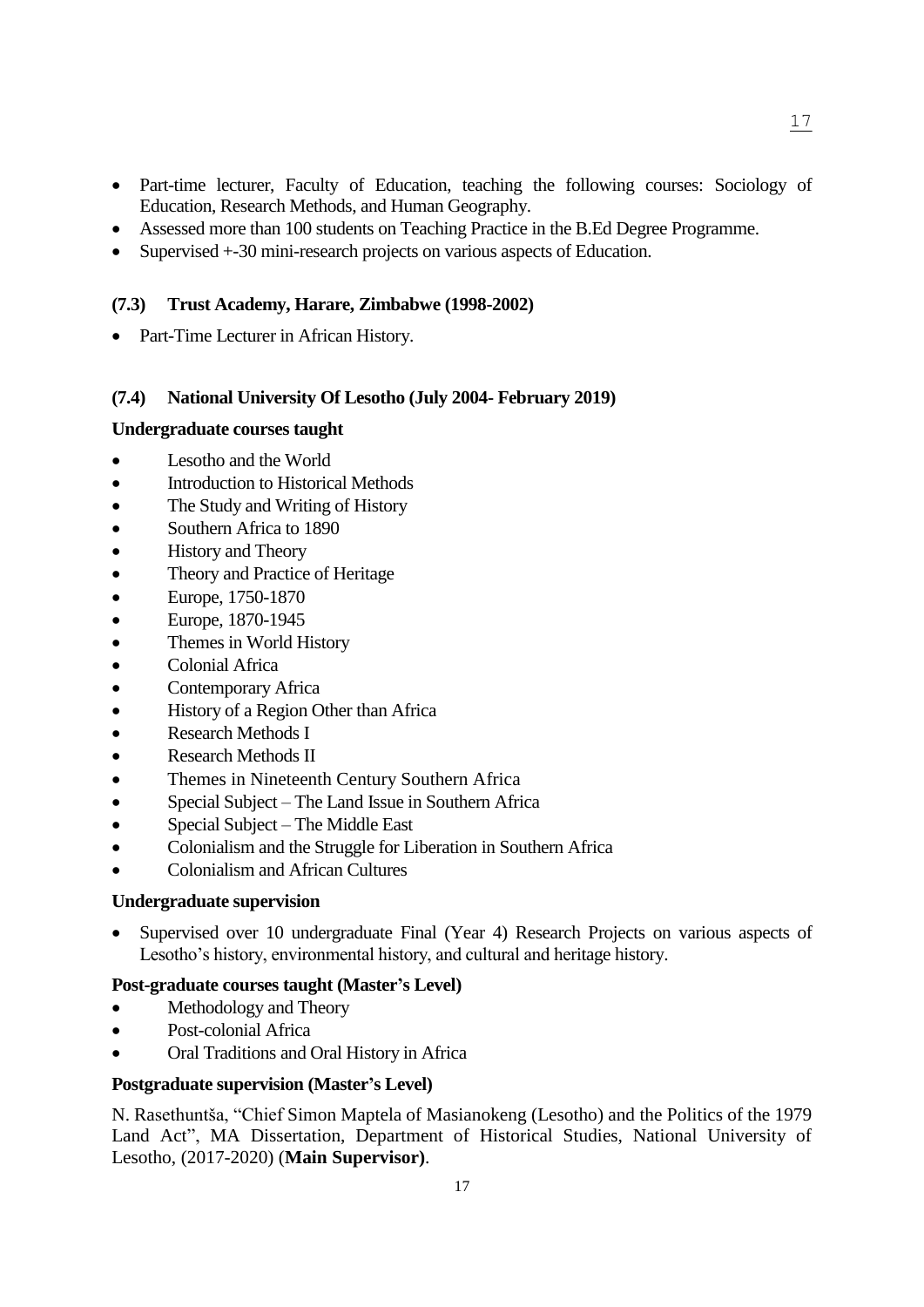## **(7.5) University of the Free State, March, 2019 – Present**

### **Post-graduate courses taught (Honours level)**

- Post-colonial History of Africa.
- Gender and Decolonisation.
- Research Report in Africa Studies.

### **Postgraduate supervision**

## **Honours**

- M. E. Chobokoane, "Basotho Famo Music Rivalry and Violence in Lesotho, 2000-Present", Centre for Gender and Africa Studies, University of the Free State, 2020-2021 (completed June 2021). (**Main Supervisor**).
- G. Alifandika, "Exploring the Practice of Breast Ironing in Cameroon", Honours Dissertation, Centre for Gender and Africa Studies, University of the Free State, 2020-2021 (Completed November 2021). (**Main Supervisor**).
- L. Woko, "Rape on South African University Campuses: A Textual Analysis of News Reports on Gender-Based Violence in Higher Education", Centre for Gender and Africa Studies, University of the Free State, 2020-2021 (Completed October 2021). (**Main Supervisor**).
- P. Sesenyi, "Rape on University Campuses: A textual analysis of news reports and policy documents on Gender-based violence in Higher Education", Centre for Gender and Africa Studies, University of the Free State, 2020-2021 (Completed October 2021). (**Co-Supervisor**).
- C. Gashi, "Media Representation of Ulwaluko in South Africa", Centre for Gender and Africa Studies, University of the Free State, 2020-2021 (completing October 2022). (**Co-Supervisor**).
- P. Letutla, "The Nature of Gender-Based Violence towards Women in the Time of COVID-19 Pandemic in South Africa", Centre for Gender and Africa Studies, University of the Free State, 2020-2021 (Completed October 2021). (**Co-Supervisor**).
- P. Mohafa, "The Paradoxes and Challenges of Managing Cultural Resources located on Private Property in South Africa: The Case of the Cradle of Humankind World Heritage Site", Centre for Gender and Africa Studies, University of the Free State, 2020-2021 (completing October 2022). (**Co-Supervisor**).
- R. Kome, "The Modelling Industry and African Standards of Beauty", Honours Dissertation, Centre for Gender and Africa Studies, University of the Free State, 2020-2021 (deferred studies). (**Main Supervisor**).

### **Master's**

 C. Nthala, "Public Perceptions and the Role of First Ladies in Malawi, 1994-2018", 2018-2019 (Unofficial withdrawal). (**Main Supervisor**).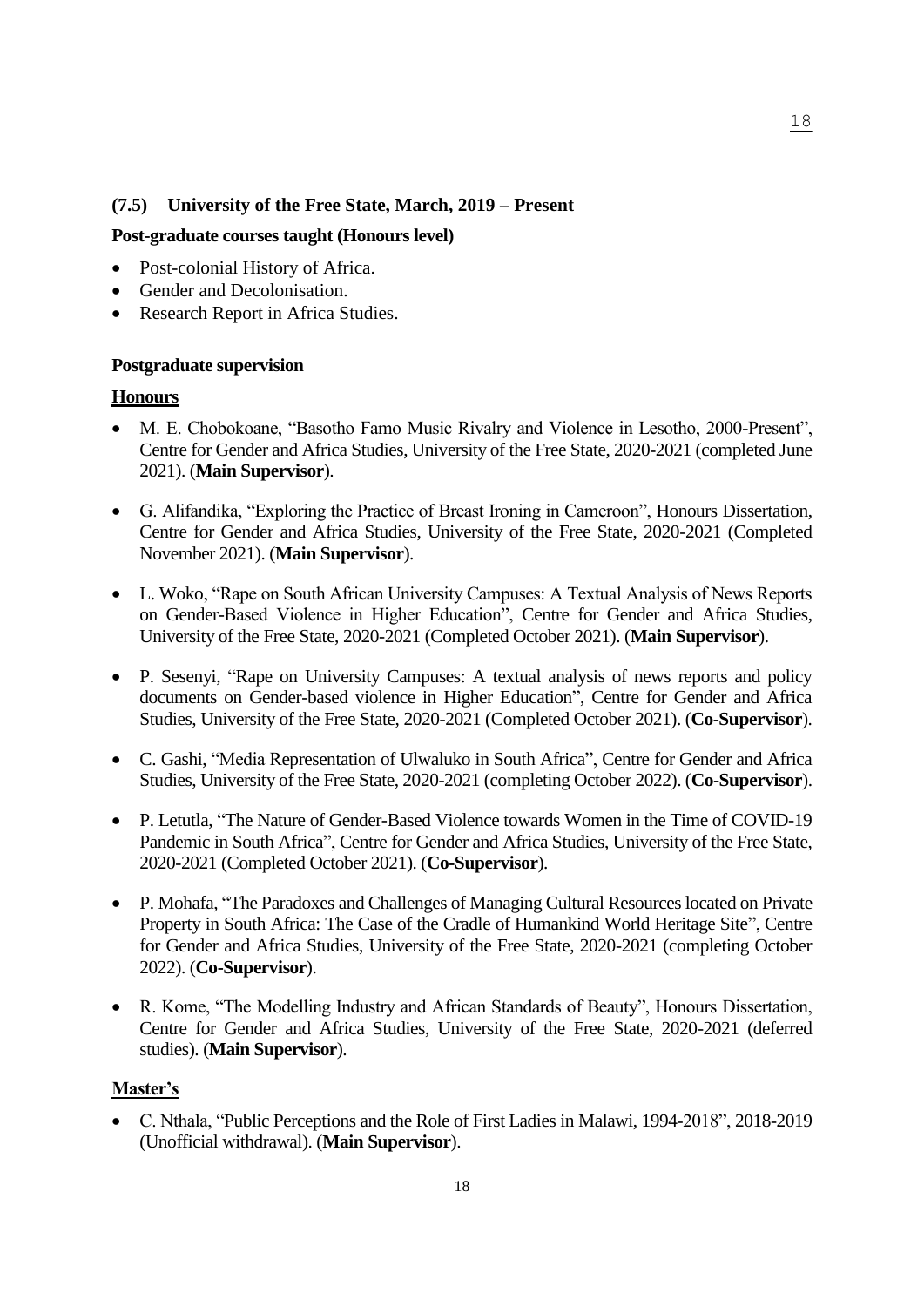C. Mahula, "From Geographical to Economic Enclavism: a Clarion Call for Revisiting Lesotho's Tourism Relations with South Africa", Centre for Gender and Africa Studies, University of the Free State, 2021-. **(Main Supervisor).** 

## **PhD**

- M. Fisseha, "The African Union's Right to Intervention: Implications for State Sovereignty and the Protection of Human Rights, the Case of South Sudan", Centre for Gender and Africa Studies, University of the Free State, 2017-2022 (completing November 2022). (**Co-Supervisor)**.
- M. G. Molale, "Feelings of Marginality and Exclusion among Baphuthi of Lesotho", Centre for Gender and Africa Studies, University of the Free State, 2019-. (**Main Supervisor)**.
- G. Dandah, "Sporting Discourses of Gender Difference: Media Framing and Gender Representations in Zimbabwean Football, Cricket, Rugby and Netball, 1980-2018", Centre for Gender and Africa Studies, University of the Free State, 2020-2021. (Deferred studies). (**Main Supervisor**).
- P. Muzuva, "Race and Ethnicity in South Africa: The Notion of Inclusivity in Higher Education. A case study of the Khoi San Group", Centre for Gender and Africa Studies, University of the Free State, 2019-. (**Main Supervisor**).
- S. Thambo-Ndiweni, "Exploring Challenges and Survival Strategies of Women with Visual and Physical Impairments in the pre- and during the COVID 19 crisis in the Venda Community of the Limpopo Province", Centre for Gender and Africa Studies, University of the Free State, 2019-. (**Main Supervisor**).
- S. M. Solomon, "The emergence and persistence of Xenophobia in South Africa: Perspectives from the isolation, scapegoating and bio-cultural hypotheses", Centre for Gender and Africa Studies, University of the Free State, 2021-. (**Main Supervisor**).

### **(12) INVOLVEMENT WITH SCIENTIFIC BODIES & OTHER UNIVERSITIES**

- 1 Reviewer for the Human Sciences Research Council (HSRC), Pretoria, June 2007.
- 2 Editorial and Review Team of the Inter-Disciplinary.Net Project, Oxfordshire, UK, 2007.
- 3 Liaison Officer for *Pax Academica* CODESRIA Bulletin on Academic Freedom in Africa, 2012-2018.
- 4 Reviewer for the *Nomina Africana,* a Journal for the Names Society of Southern Africa, 2014– Present. [https://ufs.on.worldcat.org/oclc/39623391.](https://ufs.on.worldcat.org/oclc/39623391)
- 5 External Assessor/Examiner for an Honours thesis, Department of History, University of the Free State, 2017 – 2019.
- 6 External Assessor/Examiner for a Master's thesis, Centre for Africa Studies (CAS), University of the Free State, January 2018 – 2019.
- 7 External Assessor/Examiner for a PhD thesis, Health Studies Department, University of South Africa (UNISA), 2019.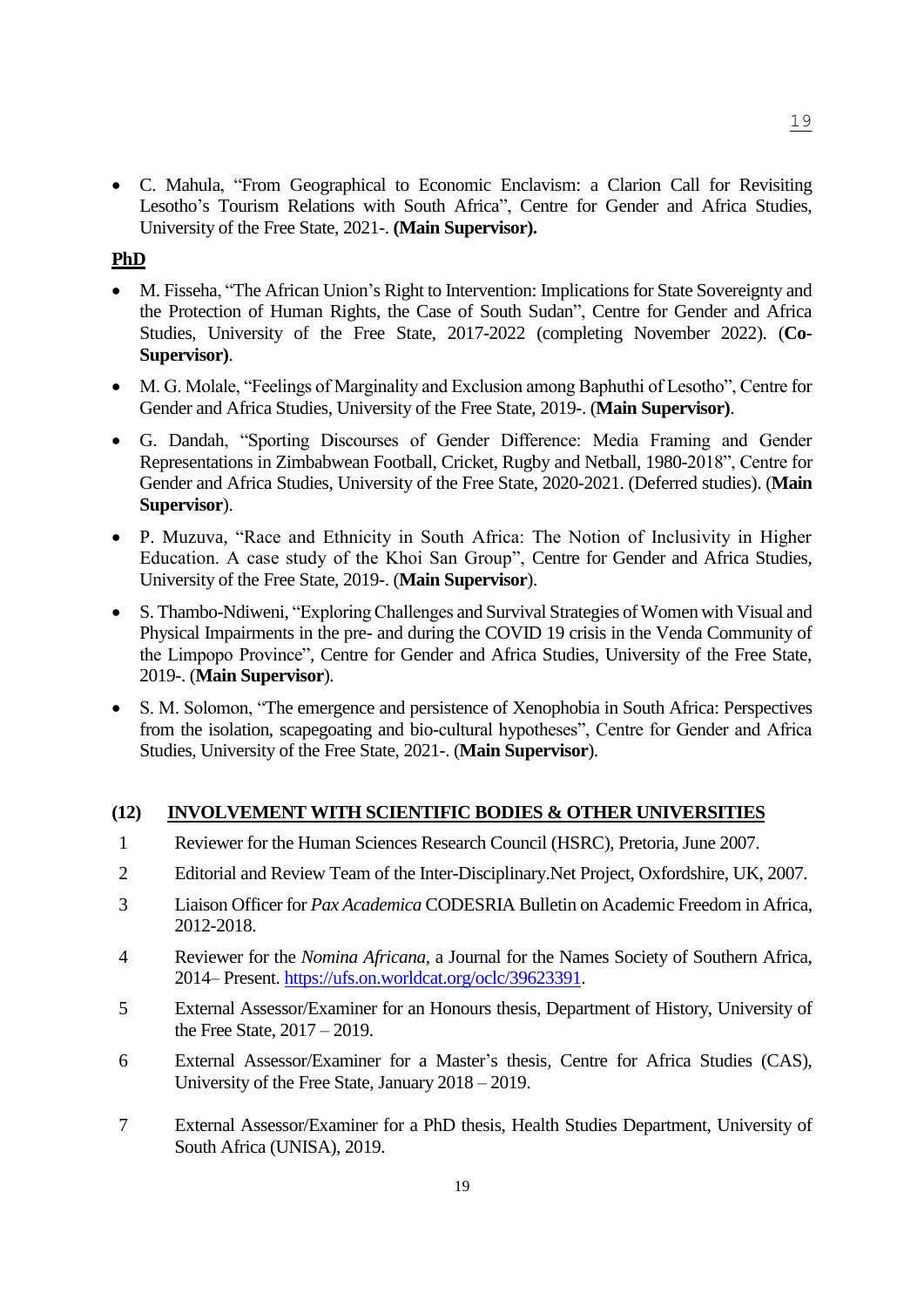- 8 Research Fellow, Centre for Gender & Africa Studies (CGAS), University of the Free State, August 2018 – March 2019.
- 9 Reviewed a book chapter for and edited book volume (P. Dzimiri and T. Chari, (eds.) titled *Political Transition in Southern Africa: Democratic Consolidation or Change of Façade?*
- 10 External Assessor/Examiner for the History Department, Theory and Methodology Honours Exam, University of Pretoria, July, 2021.
- 11 Reviewer for Oral History Journal of South Africa (OHJSA), April 2020. <http://www.upjournals.co.za/index.php/OHJSA>
- 12 Reviewer for Journal HTS Teologiese Studies / Theological Studies, April 2021. [https://hts.org.za](https://hts.org.za/)
- 13 Reviewer for the Southern Journal for Contemporary History, December 2020. <https://journals.ufs.ac.za/index.php/jch/issue/archive>
- 14 Head, Research and Development portfolio for the Oral History Association of South Africa (OHASA), November 2021-October 2024.
- 15 Member, Editorial Board for the Oral History Association of South Africa (OHASA), 2021  $-2024$
- 16 External Assessor/Examiner for a Master's thesis, Wits Centre for Diversity, University of the Witwatersrand, Johannesburg, April, 2022.
- 17 External Reviewer, MEd in Humanities Programme (History and Heritage Education; Social and Heritage Education and Family and Religious Studies), Great Zimbabwe University, Masvingo, March 2022.
- 18 External Reviewer & Moderator, National Research Foundation (NRF) Appeals Doctoral Applications Review for Humanities, 2022.
- 19 Associate Editor, *Southern Journal for Contemporary History*, April 2022 April 2027.
- 20 Founding Academic Coordinator for the Decolonial International Network (DIN), May 2022-Present.

#### **(13) UNIVERSITY SERVICE & ADMINISTRATIVE EXPERIENCE**

- 1 Faculty of Arts Representative to the Faculty of Education, University of Zimbabwe, 1998- 2000.
- 2 Faculty of Arts Representative to the Faculty of Commerce, University of Zimbabwe, 2000- 2004.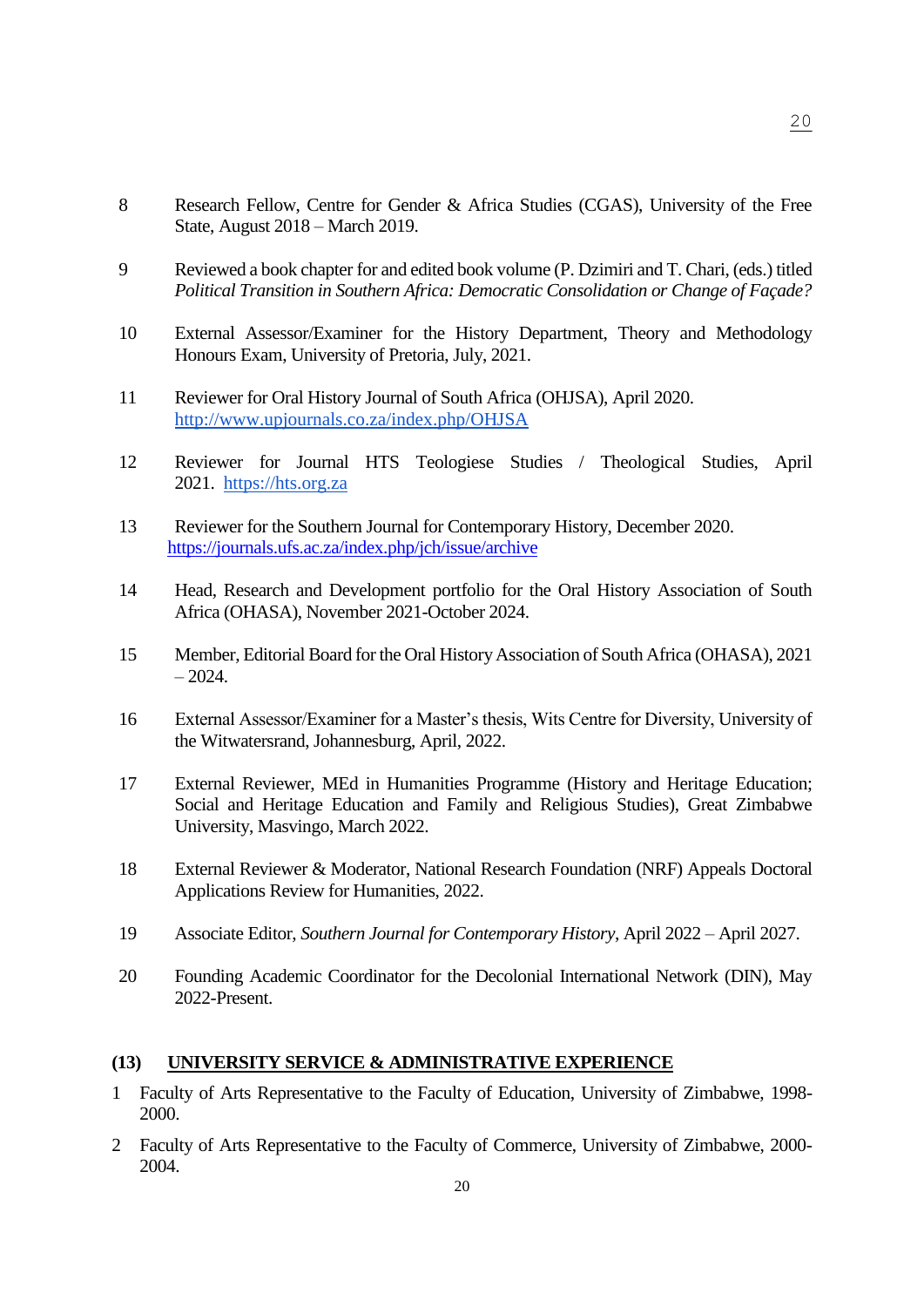- 3 Assistant co-ordinator for the SIDA/SAREC-funded project on *The Historical Dimensions of Nationalism, Human Rights and Democracy in Zimbabwe,* Department of History, University of Zimbabwe, 1998-2001
- 4 Chairperson, Semesterisation Committee, Department of History, University of Zimbabwe, 1999-2000.
- 5 Postgraduate Tutor, Faculty of Humanities, National University of Lesotho, 2004-2008
- 6 Head, Department of Historical Studies, National University of Lesotho, July-Dec. 2006.
- 7 Finance Manager & Editorial Board Member, *TSEBO, Journal of Research and Creative Writing,* National University of Lesotho, 2007-2009.
- 8 Member of Senate (Representing Congregation), National University of Lesotho, (2008-2012).
- 9 Senate Representative on NUL's Statutes Committee, 2010/2011 & 2011/2012.
- 10 Lesotho University Teachers & Researchers Union (LUTARU), Member of the Academic and Social Welfare Subcommittee, February 2011–2014.
- 11 Commonwealth of Learning Review and Improvement Model (COL-RIM) Internal Verifier on Quality Assurance for the National University of Lesotho, 2012-2014.
- 12 Local Organising Committee (Sec. General) for the OSSREA Lesotho Chapter *Youth Unemployment in Africa Conference*, ISAS, National University of Lesotho, 18 January, 2013.
- 13 Sec. General for the Local Organising Committee for the OSSREA Lesotho Chapter for the *Higher Education in Lesotho: Debating Funding, Governance and Reform Issues Conference*, ISAS, National University of Lesotho, 24 October, 2013.
- 14 Chairperson, FOH Research and Conference Committee, 2014.
- 15 Head, Department of Historical Studies & Member of University Senate, National University of Lesotho, July 2016 –September 2017.
- 16 Programme Director for Africa Studies, Centre for Gender and Africa Studies, University of the Free State, September 2019-Present. As Programme Director for Africa Studies, I am responsible for curriculum update and renewal in Africa Studies; evaluation of applications for admission to the Honours, Master's and PhD Africa Studies programmes; offering prospective candidates advisement on the feasibility of proposed study areas, including assessing preproposals and motivational notes for the programmes. I also act as Programme Director for CGAS as and when called upon to.
- 17 Member of the UFS Faculty of the Humanities' Scientific and Ethical Committees, 2019-Dec. 2021. Main duty is to assess Honours, Mater's and PhD proposals for sound academic grounding and ethicalness and offer advice to students on how best to achieve this.

### **(14) COMMUNITY SERVICE/ENGAGED SCHOLARSHIP**

- 1. Examiner for History & Geography for the Zimbabwe Junior Certificate, 1994.
- 2. Examiner for O' Level History, Zimbabwe Schools Examinations Council, 1996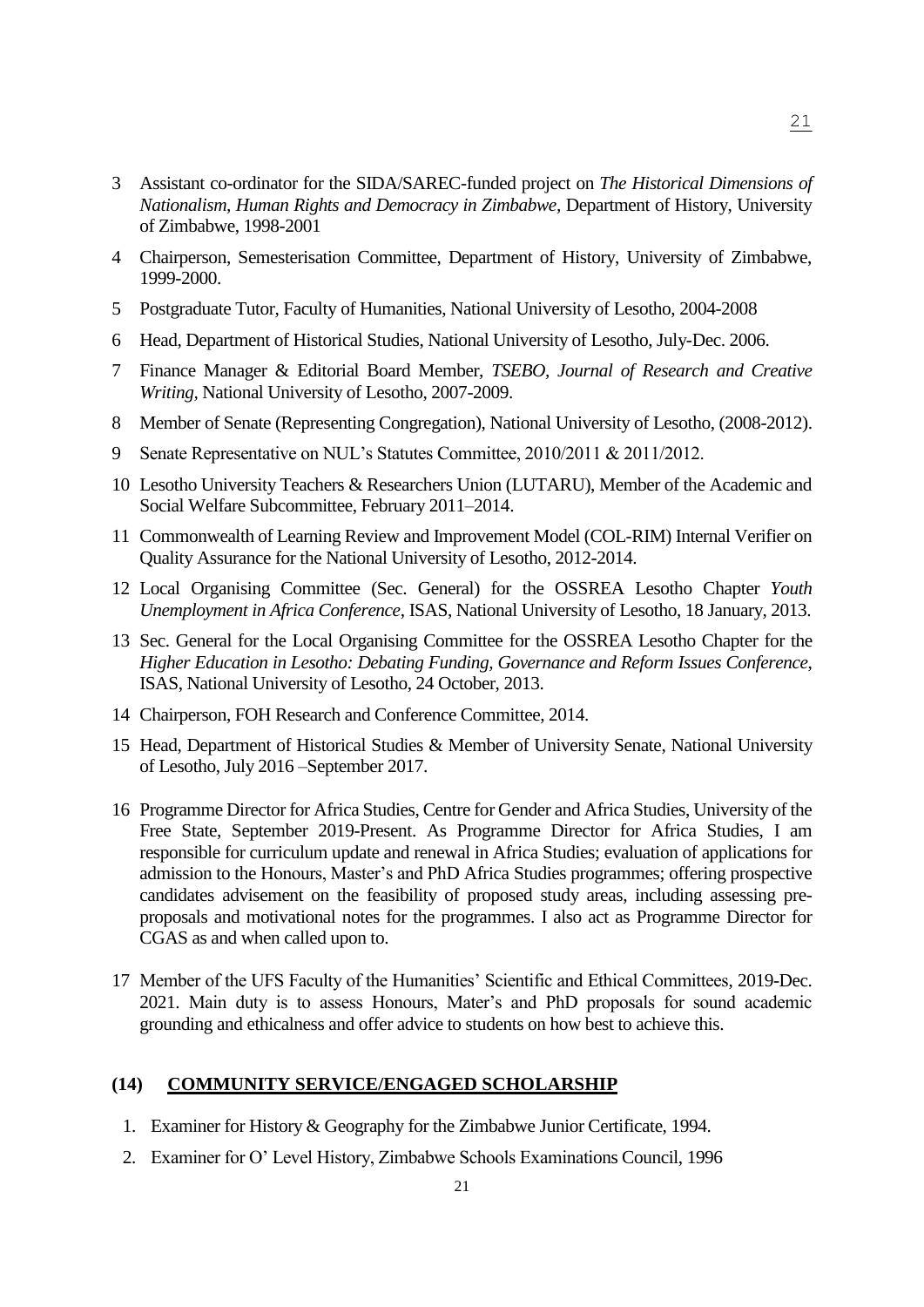- 3. Chairperson of ZIMRE Park Residence Association, Ruwa, Harare, 2002-2004
- 4. Secretary General ZIMRE Park Neighbourhood Watch Committee, Ruwa, 2003-2004
- 5. Secretary General of SISONKE Club, Roma, National University of Lesotho, 2004-2006
- 6. Committee Member of SISONKE Club, Roma, National University of Lesotho, 2007-2010
- 7. Public Lecture on *Great Zimbabwe 1100-1500* delivered to the Lesotho History Teachers Association (LHTA) Workshop, Mount Maluti Hotel, Mohale's Hoek, 22 July 2009.
- 8. Public Lecture on *The Liberation Struggle in Zimbabwe* delivered to the Lesotho History Teachers Association (LHTA) Workshop, Mount Maluti Hotel, Mohale's Hoek, 22 July 2009.
- 9. Secretary General for the OSSREA Lesotho Chapter, 2012-2015.
- 10. Public Lecture on *The Constitution Making Process in Zimbabwe* delivered to the Development for Peace Education (DPE) and the Zimbabwe Solidarity Forum (ZSF), Maseru, 11 December, 2012.
- 11. Guest Speaker, *Zimbabwe Coup,* Transformation Resource Centre (TRC), Maseru, 14 November, 2017.
- 12. Convener, *Zimbabwe Coup,* NUL, Roma, 21 November, 2017.
- 13. Guest Speaker, HERSTEL/ARALEZ, 10 May 2022, Amsterdam, The Netherlands. This is a grassroots network and organization for decolonization based in Amsterdam. Its decolonial approach for repairing the colonial damage and destruction is anchored on 7 pillars namely *Herdenking* (Commemoration), *Erkenning* (Acknowledgement)

### **(15) MEMBERSHIP OF PROFESSIONAL ORGANISATIONS/SOCIETIES**

- 1 Ordinary Member, Oral Traditions Association of Zimbabwe (OTAZI), 1997 2004
- 2 Ordinary Member, The History Association of Zimbabwe (HAZ), 1999 2004
- 3 Ordinary Member, Council for the Development of Social Science Research in Africa (CODESRIA), 2002 - Present.
- 4 Ordinary Member, Southern African Universities Social Science Conference SAUSSC), 2003 - Present.
- 5 Ordinary Member, The Friends of Morija Museum & Archives (FMMA), 2006 Present.
- 6 Executive Committee Member (Sec. General) of OSSREA Lesotho Chapter, 2012 2015.
- 7 Ordinary Member, Academic Forum for the Development of Lesotho (AFDeL), 2017 Present.

#### **(16) MISCELLANEOUS WORK & REPORTS**

- 1. Research Assistant for Professor Ngwabi Bhebe's book entitled *Simon Vengayi Muzenda and the Struggle for, and the Liberation of Zimbabwe,* Mambo Press, Gweru, 2004.
- 2. MUSHONGA, M., "The Magical History Tour: National University of Lesotho Historical Studies Students Tour Cape Town During Easter Holidays 2006: We Wish You Were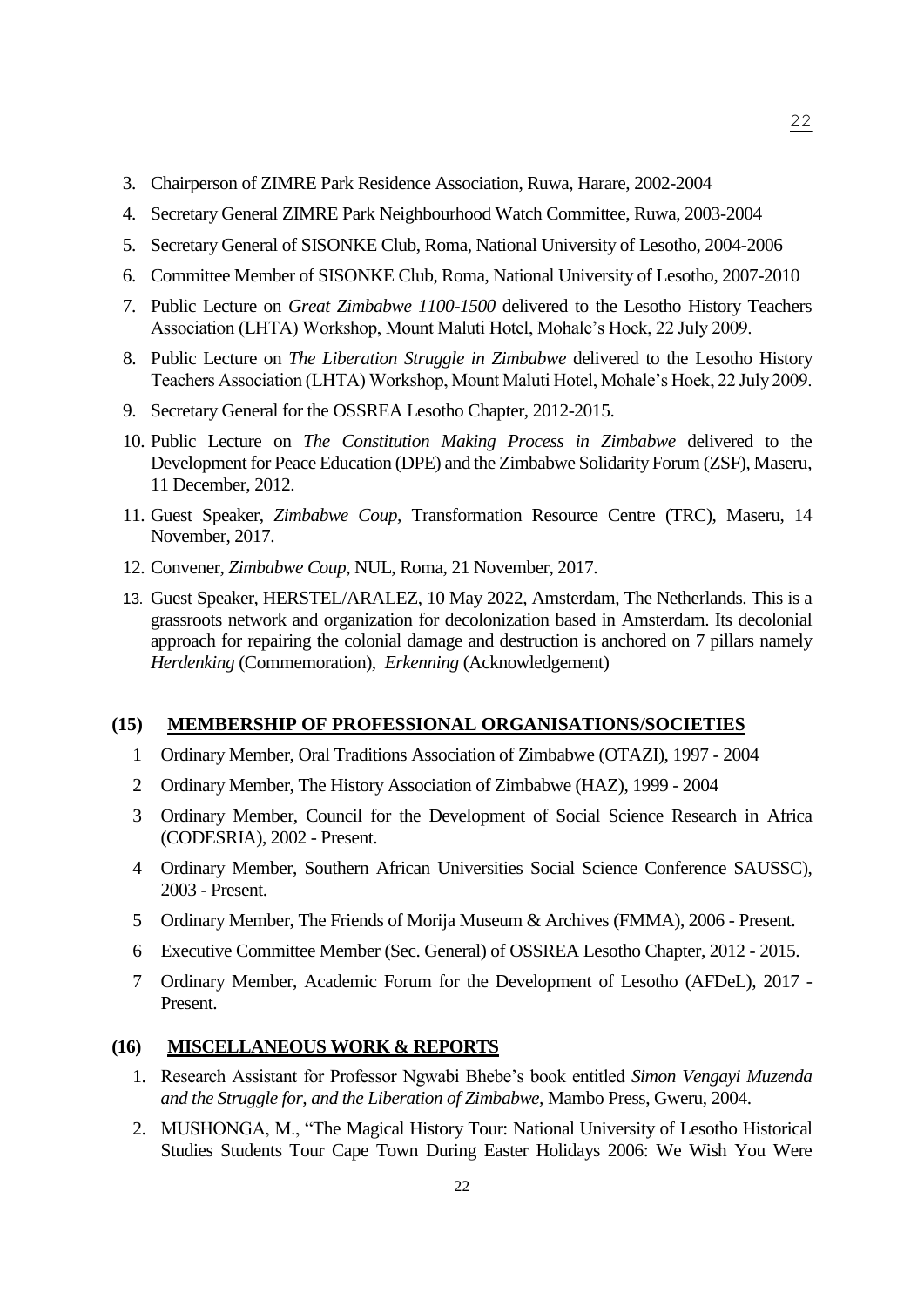There", Report of the Educational Trip to Cape Town, Department of Historical Studies, National University of Lesotho, June 2006.

- 3. MUSHONGA, M., "Perceptions of Faculty of Humanities Students Regarding Essential Mathematics and Elementary Statistics and Probability at the National University of Lesotho", Faculty of Humanities Report on Essential Mathematics and Elementary Statistics and Probability, NUL, September 2006.
- 4. MUSHONGA, M. and Molapo, S. J., "Methodologies of Archiving and Retrieving Local Records: The Case of the Leribe Collection and Major Bell's Historical Manuscripts", Report of the Leribe Collection and Major Bell's Historical Manuscripts, Thomas Mofolo Library, National University of Lesotho, August 2007.
- 5. MUSHONGA, M. "The Land Question in Zimbabwe", Guest Lecture Delivered to 4<sup>th</sup> Year Students of Development Studies, National University of Lesotho, September 2007.
- 6. MUSHONGA, M. "African Identities", Guest Lecture delivered to Final Year Philosophy Students, National University of Lesotho, October 2007
- 7. MUSHONGA, M. "Zimbabwe: Yesterday, Today and Tomorrow", Guest Lecture Delivered to 4<sup>th</sup> Year Students of Political and Administrative Studies, National University of Lesotho, November, 2008.
- 8. MUSHONGA, M. "Methods of Data Collection: Interviewing Techniques", Guest Lecture delivered to 4<sup>th</sup> Year Students of Law, National University of Lesotho, 21 September 2009.
- 9. MUSHONGA, M. & Omoyefa, P. S. Report on the Duplication of Courses in the Faculty of Humanities and between the Faculty and other Faculties at the National University of Lesotho. Faculty of Humanities Report, National University of Lesotho, July 2010.
- 10. MUSHONGA, M. & Thabane, M., "A Student Manual of Some Basic Writing and Study Skills", Department of Historical Studies, National University of Lesotho, Third Edition, 2013.

#### **(17) HOBBIES**

Traveling, Touring & Adventure Watching & Playing Tennis Watching Documentaries Reading & Writing Watching Soccer

### **(18) REFEREES**

#### **Professor Sabelo J Ndlovu-Gatsheni**

Full Professor/Chair of Epistemologies of the Global South University of Bayreuth, Germany Tel (Office): +49 921 554781 Email: [sjndlovugatsheni@gmail.com](mailto:sjndlovugatsheni@gmail.com) [sabelo.ndlovu-gatsheni@uni-bayreuth.de](mailto:sabelo.ndlovu-gatsheni@uni-bayreuth.de)